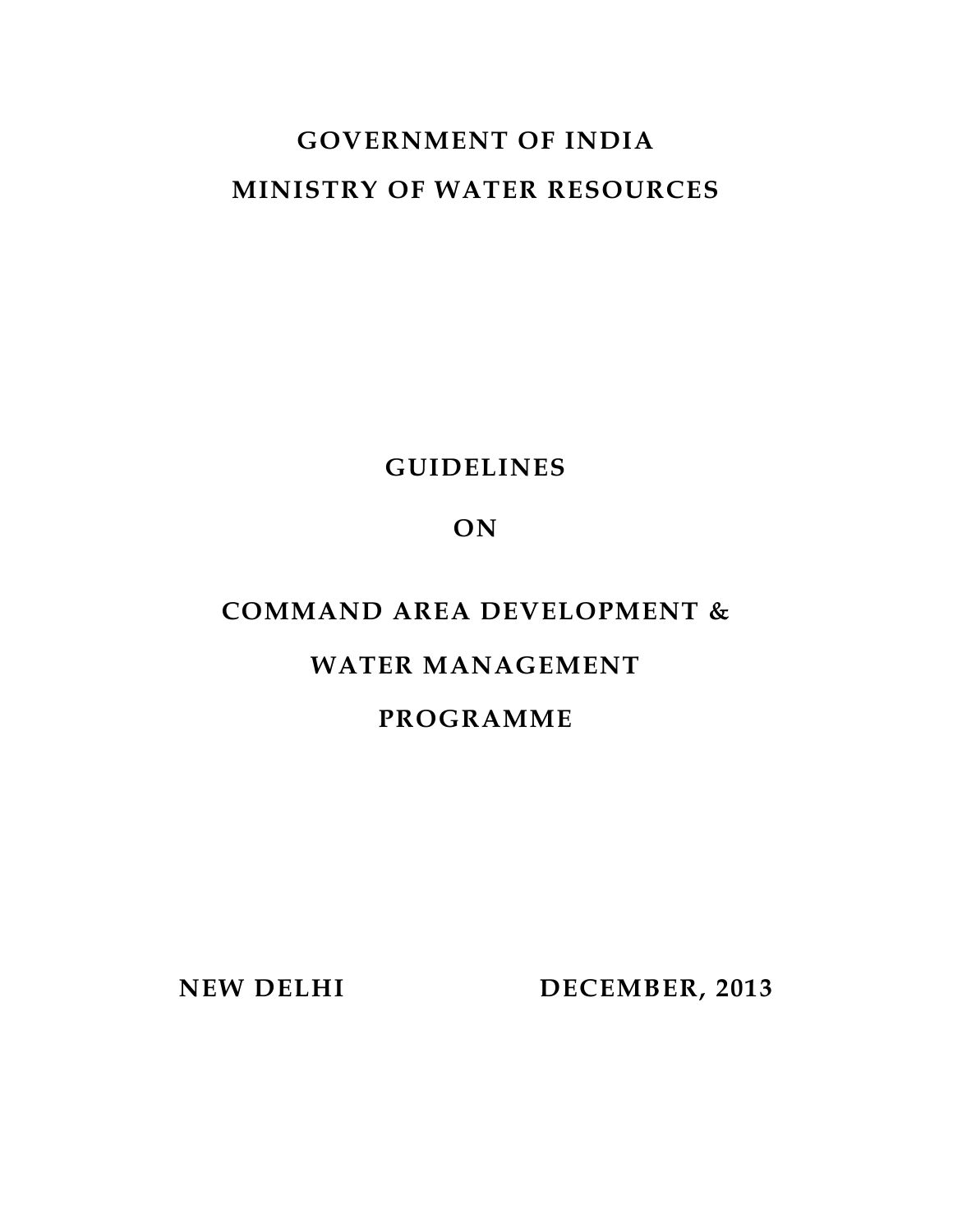## **GUIDELINES OF CAD&WM PROGRAMME DURING XII PLAN**

## **1.0 Introduction**

**1.1** The Command Area Development and Water Management (CAD&WM) Programme has to be implemented in a holistic manner *pari-passu* with irrigation project under Accelerated Irrigation Benefits Programme (AIBP) so that irrigation potential created (IPC) with hydraulic connectivity gets utilized soon after its creation, improves water use efficiency, increases agricultural productivity and production and brings sustainability in the irrigated agriculture in a participatory environment. All aspects of the CAD&WM Programme need be taken up in an integrated and coordinated manner so as to achieve the envisaged objectives of raising food grains production to meet the increasing need for growing population.

**1.2 During XII Five Year Plan, following broad activities are to be covered** under the scheme:

- Coverage of ongoing CAD&WM projects, completed/ on-going and new projects and for Extension, Renovation & Modernization (ERM) of old CAD&WM projects;
- At least 10% of the CCA of each project under Micro-irrigation in lieu of OFD;
- Survey, planning, design and execution of On-Farm Development (OFD) works, construction of field, intermediate & link drains, correction of system deficiencies and reclamation of waterlogged areas;
- Software activities like trainings, monitoring, evaluation, demonstration w.r.t. water use efficiency and adaptive trials;
- To provide one time functional grant & infrastructure grant to registered Water Users' Associations (WUAs) in project areas to be covered,
- New components to be taken up for mechanised land leveling in hilly areas & special category States and laser leveling in selected areas; and
- To provide one time central assistance to WALMIs/IMTIs for strengthening of infrastructure.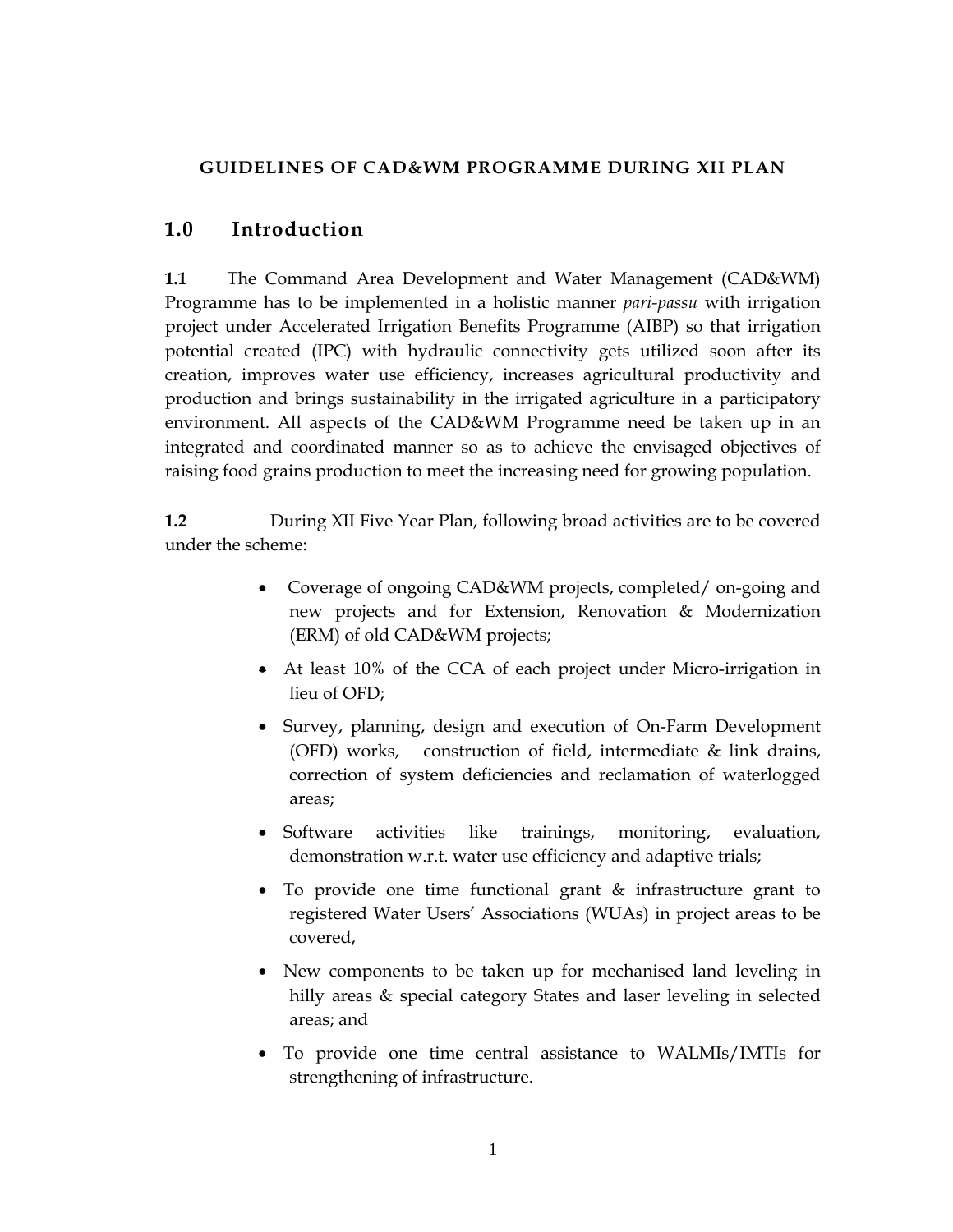## **2.0. Inclusion of Projects under approved CAD&WM Programme**

The inclusion criteria will be as under:

- a) New Project proposals received in the Ministry of Water Resources after technical examination by the Regional offices of CWC are to be considered in the Ministry and will be included with approval of the Secretary (WR).
- b) Any new project having investment clearance by the Planning Commission on CAD&WM component of the project and having provision in the State Budget will be eligible for inclusion under the Programme. However, selection of projects from the bunch of projects received from the States will be carried out subject to availability of funds under the scheme. However, projects receiving central assistance under CAD&WM programme will not be allowed to be discontinued abruptly without its completion / proper justification.
- c) The projects with micro-irrigation, water audit, volumetric water distribution would get preference amongst the eligible projects while consideration of inclusion.
- d) A Memorandum of Understanding (MoU) has to be signed by the States to receive the central assistance as per the XII Five Year Plan.

## **3. Funding Pattern**

3.1 The following components under CAD&WM Programme may be undertaken by the States:

| S1.<br>No.    | Components                                                                                                                            | Cost sharing <sup>1</sup><br>between Centre<br>and States |
|---------------|---------------------------------------------------------------------------------------------------------------------------------------|-----------------------------------------------------------|
| a.            | Survey Planning and Design                                                                                                            | 50:50                                                     |
| b.            | On-Farm-Development (OFD) works                                                                                                       | 50:50                                                     |
| $C_{\bullet}$ | Construction of Field, Intermediate and Link Drains                                                                                   | 50:50                                                     |
| d.            | Correction of system deficiencies                                                                                                     | 50:50                                                     |
| e.            | Reclamation of Waterlogged Areas                                                                                                      | 50:50                                                     |
| f.            | (i) Functional grant to registered WUAs                                                                                               | 45:45                                                     |
|               | (ii) Infrastructure grant to registered WUAs                                                                                          | 75:25                                                     |
| g.            | components such as demonstrations<br>Software<br>including on micro-irrigation, training, monitoring &<br>evaluation, adaptive trials | 75:25                                                     |
| h.            | One time Grant to WALMIs/ IMTIs for strengthening<br>of infrastructure (13 Nos.)                                                      | 75:25                                                     |
| i.            | CAD&WM Establishment (limited to 10% of b,c,d & e)                                                                                    | 50:50                                                     |

 $\overline{a}$ 1 Central assistance will be limited to ceiling of cost norms. Excess expenditure, if any, will be borne by the States.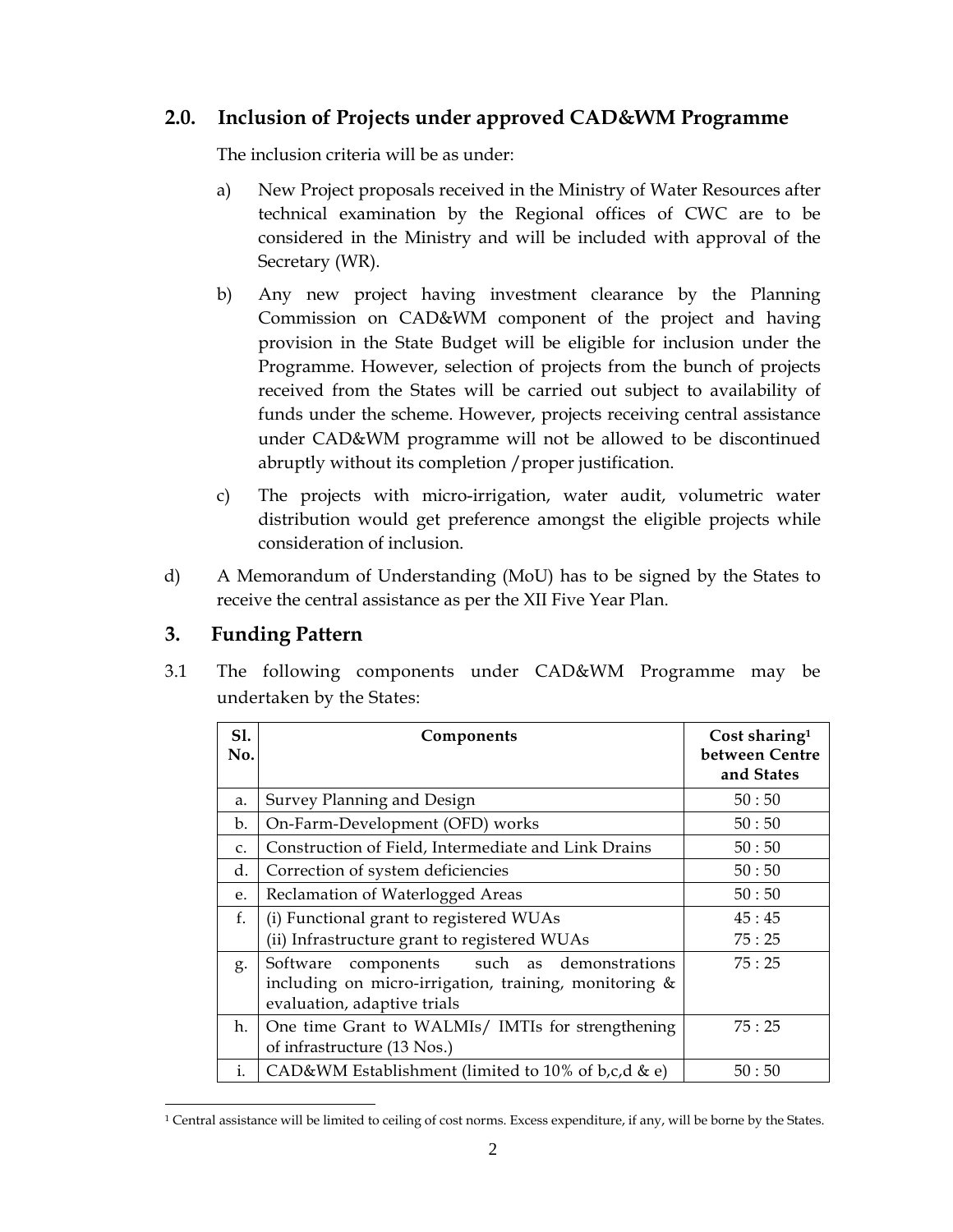**3.2** The financing pattern and cost norms for various components are given in **Annex-I.**

## **3.3 Procedure for Release of Central Assistance**

 The central assistance for various components under CAD&WM Programme will be according to the pattern prescribed in **Para 3.1** of these Guidelines. The procedure for release of central assistance:

- i. The State Governments will be required to do phasing of expenditure and physical work year wise till completion along with AIBP Project, and as projected in the Memorandum of Understanding (MoU).
- ii. Based on this phasing during a financial year and budget provision covering both the Central and States shares, the admissible grant will be released in two instalments.
- iii. Release of funds will be considered with respect to physical and financial achievements. The major consideration will be release of State share to project.
- iv. Release procedures will be as under:
	- a.  $90\%$  of the total central assistance (CA) admissible will be released as  $1st$ instalment after release of at least 50% of State share;
	- b. Balance/Second instalment of 10% of CA is to be released after obtaining utilisation certificate (UC) of minimum of 50% of total CA released earlier and corresponding State share;
	- c. Next year's instalment is to be released after obtaining 100% utilization of CA released including corresponding State share in the previous year(s) indicated as per utilisation certificate as given in **Annex–II, Proforma -4.**
- v. The CA along with the corresponding balance State share must be released to the project authorities by the state governments within 15 days of its release by the Government of India.
- vi. The States would be required to submit audited statements of expenditure incurred on the components of the project within 18 months of the completion of the financial year in which the Central assistance is released.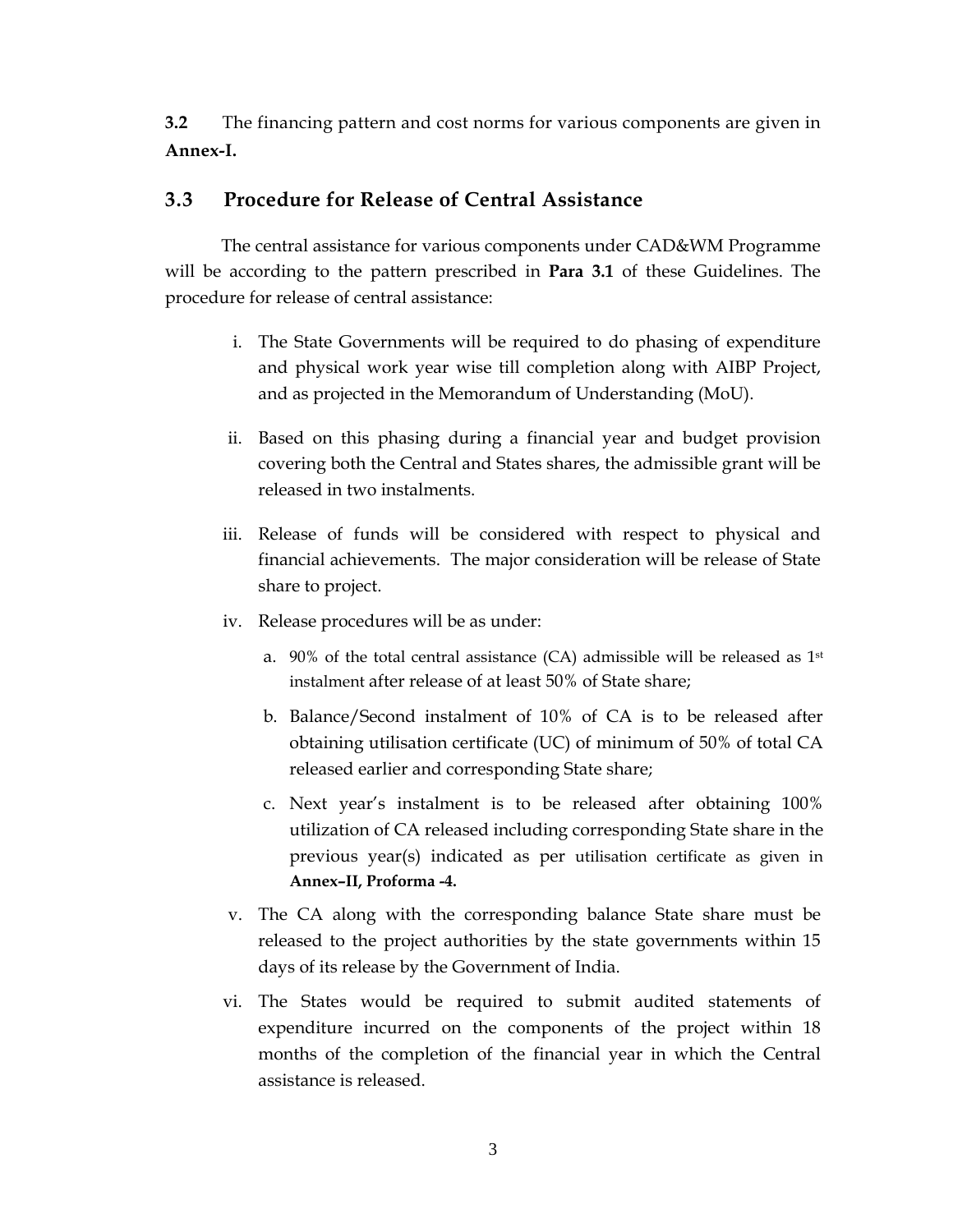- vii. In case of shortfall in targets is more than 10% and delay(s) in completion of various activities against annual targets, a revised MoU is to be entered with updated targets for rest of the years.
- viii. In case of completion of all the works followed by submission of utilization and audit certificate, central share due to the States may be considered for reimbursement as per MoU.

**3.4** The following information in the prescribed Proforma as given in **Annex-II** should be enclosed with the release proposal for the first installment of every financial year for every project:

| (i)   | Check List for Holistic Implementation of CAD&WM                |
|-------|-----------------------------------------------------------------|
|       | Programme matching with AIBP programme (Annex-II,               |
|       | Proforma-1)                                                     |
| (ii)  | Financial progress report for the last financial year (LFY) and |
|       | current financial year (CFY) (Annex-II, Proforma-2).            |
| (iii) | Physical progress (Annex-II, Proforma-3).                       |
| (iv)  | Utilization Certificate in respect of the Central assistance    |
|       | released in a project in the last financial year(s) (Annex-II,  |
|       | Proforma-4).                                                    |
| (v)   | Audited Statement of Accounts for a Project (Annex-II,          |
|       | Proforma-5)                                                     |
| (vi)  | Annual Review of status of progress of each project and list of |
|       | agency identified for concurrent evaluation. (Annex-II,         |
|       | Proforma-6)                                                     |

**4.** State Governments will be required to enter into a Memorandum of Understanding (MoU) with the MoWR for each project in the prescribed format as shown in the **Annex-IV** with following conditions:

- i. Cost of works and establishment is to be given separately. Program Schedule in MoU is to be strictly followed. Figures in MoU must match with that in approval letter and given in inclusion order. Facts mentioned in MoU are to be strictly followed.
- ii. No cost overrun will be allowed without the appraisal and approval of competent authority.

**5**. Inclusion of Panchayat Representative in WUAs/District Level Implementation Monitoring Committee/State Level Monitoring Committee shall be considered by the State Government for prioritizing the CAD works,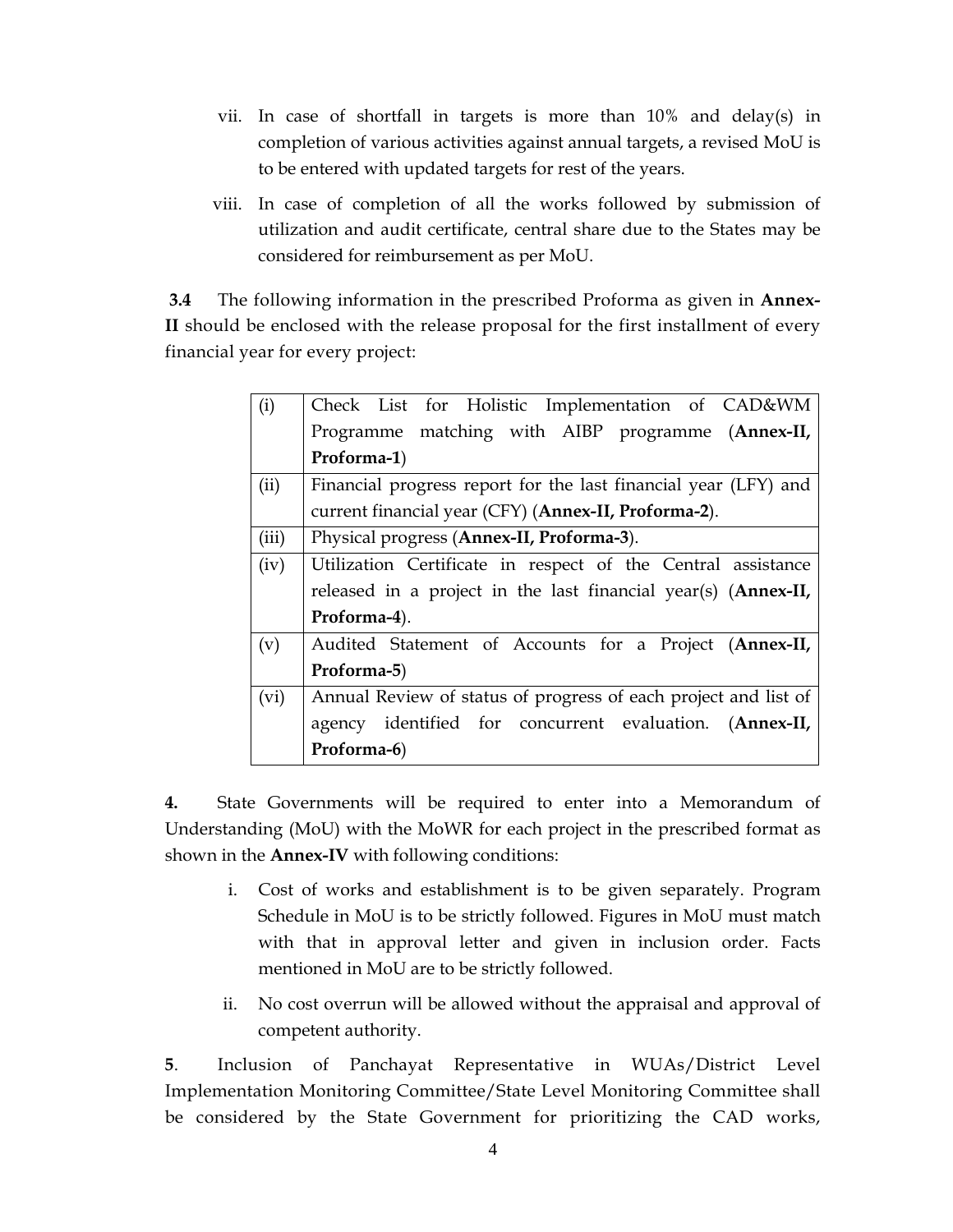management, operation and maintenance of the projects after handing over. Each CAD Authority is to ensure that in each project, 3 WUAs in head, middle and tail reach are formed and developed like a model to be replicated by others. [Annex-V(I) &II]

**6**. The guidelines for preparation of Detailed Project Report (DPR) on the components of reclamation of waterlogged areas, correction of system deficiencies, adaptive trial for inclusion will remain unchanged as already circulated. Technical details on various activities to be undertaken under CAD&WM Programme, including guidelines on development of microirrigation, land leveling, one time infrastructure grant to WUAs and one time financial assistance to WALMIs/IMTIs are given in **Annex-III**.

**6.1** A quarterly progress report (QPR) of each project will be submitted both in hard copy and through internet as per online web based monitoring system of CAD&WM Programme. QPRs are to be submitted in the Month of April, July, October and January. The target and achievement shown in QPR's should match with the target and achievement in the proposals submitted for central assistance.

## **7. Monitoring and Evaluation**

- **i.** Monitoring of the projects under CAD&WM Programme is primarily the responsibility of the State Governments. However, MoWR and CWC will also monitor through quarterly progress reports, field visits, meetings etc. Remote sensing and GIS techniques can also be employed to monitor the progress on coverage of outlets having Unique Identification Number (UIN) and assess impact of the programme. State Governments are to use online web-based monitoring of CAD&WM Project for sending status of progress.
- ii. Concurrent evaluation including quality control aspects by an independent agency must be done by the States.
- iii. States to constitute a multidisciplinary Committee including representative of Panchayati Raj Institutions at State level (Wherever CADA Boards exist, the same can discharge the functions of State Level Monitoring Committee) with following indicative Terms of Reference:
- a) To decide the annual work programme in such a way that paripassu implementation takes place in the implementation in an integrated and holistic manner and to advise suitably.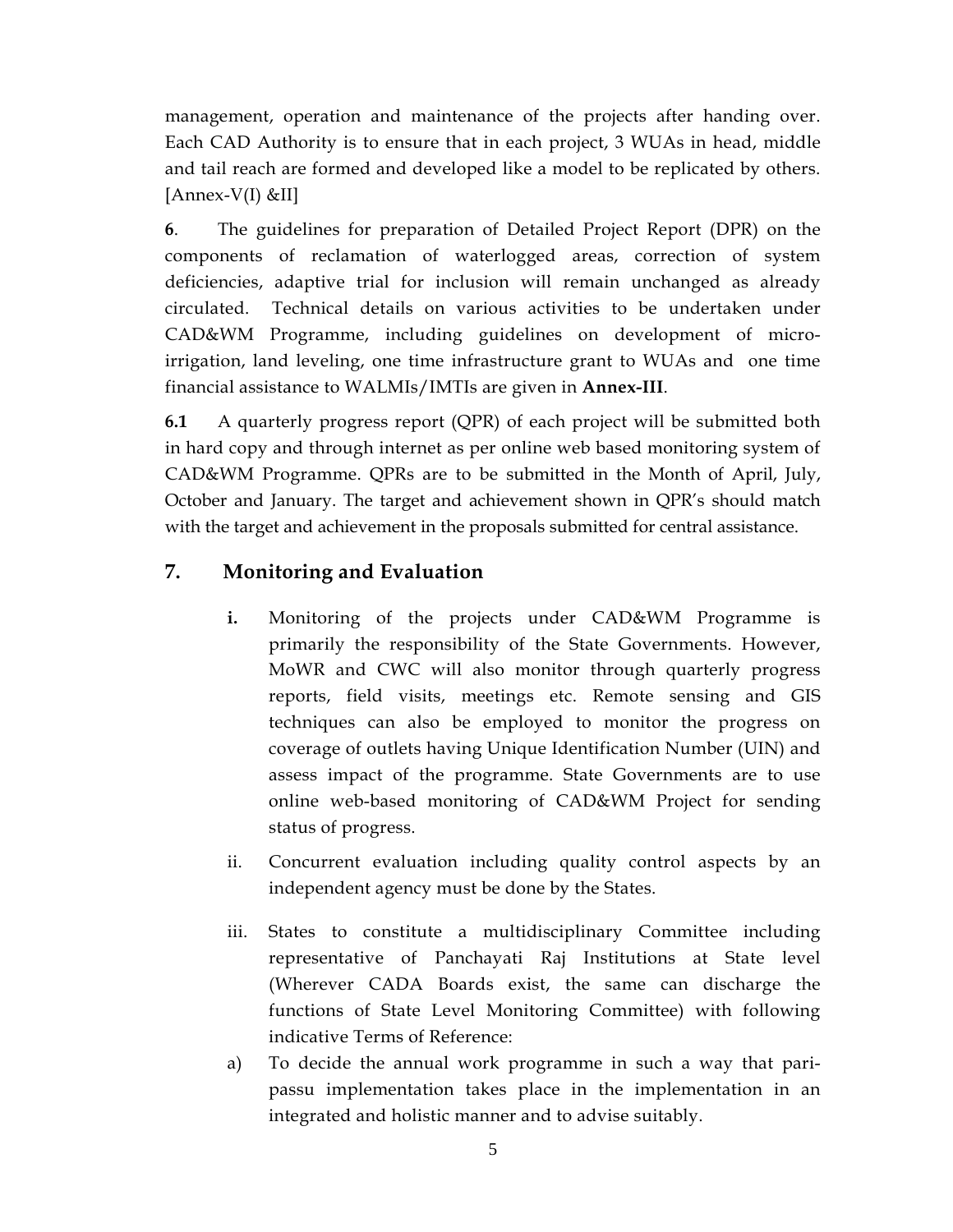- b) To review the progress of programme and make suggestions for improving its performance at all levels to achieve the target.
- c) To decide upon the evaluation studies to be taken up at the State level.
- d) To review and recommend project proposals to be sent to the Ministry of Water Resources for inclusion of project under the scheme.
- e) The committee shall include representatives from MoWR, Central Water Commission (CWC), Central Ground Water Board (CGWB), Panchayati Raj Institutions (PRIs) and other members as per composition already circulated.
- f) State Level Monitoring Committee (SLMC)/ State Government is to ensure quality control in the execution of the works and a report on the progress of works during preceding financial year to be submitted to MoWR in the Month of July-August of every financial year.
- g) The procedure for quality control mechanism should be in place with responsibility on correctness of data & quality of works fixed for the officers at the level of JE/AE/EE/SE/CE. Details of quality control mechanism, frequency of such reports to be submitted to SLMC/State Govt., quality assessment parameters etc. are to be formulated.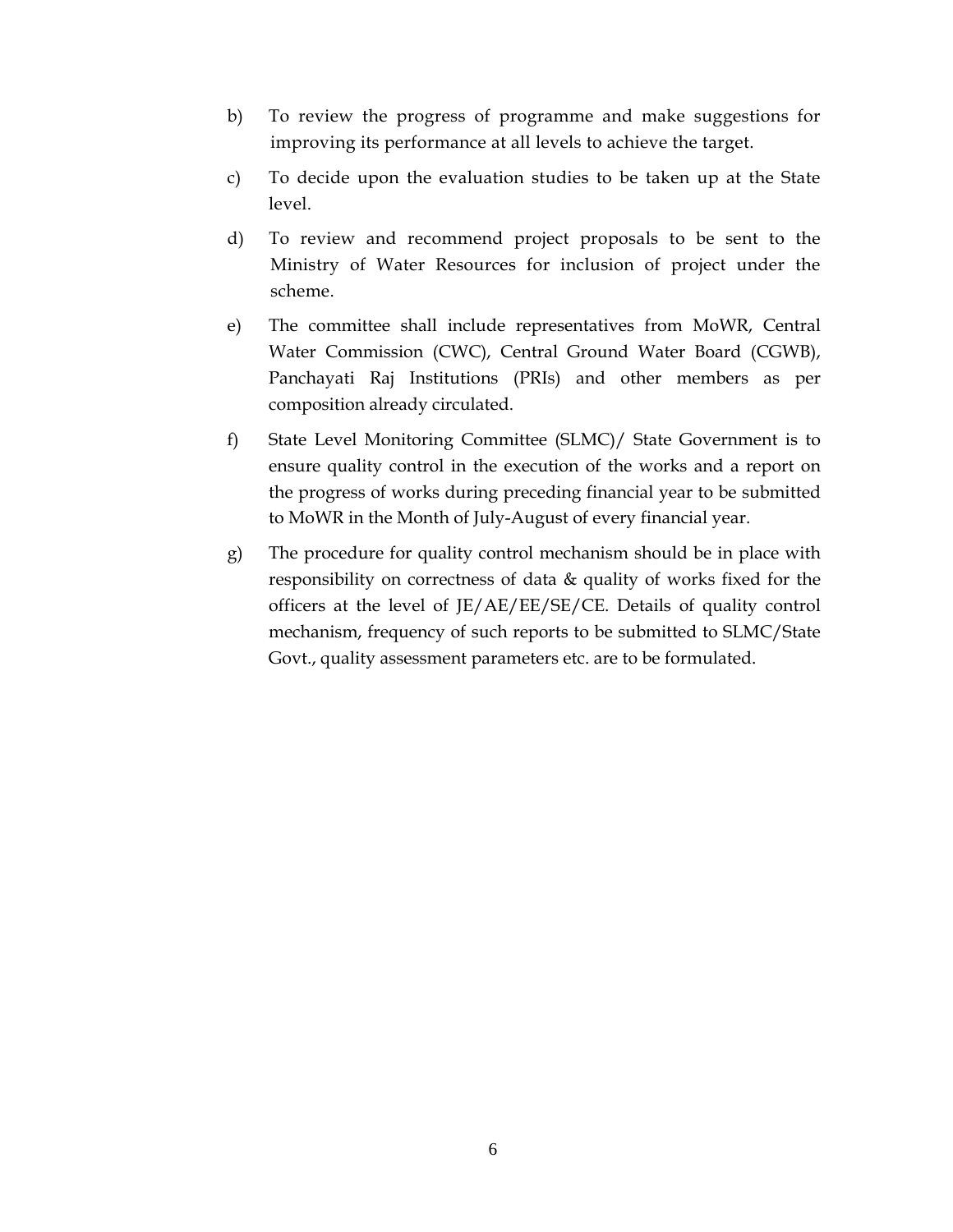#### **Annex-I**

#### **FINANCIAL PATTERN AND COST NORMS FOR CADWM PROGRAMME FOR ALL STATES DURING XII PLAN**

| <b>S1.</b><br>No. | Component                                                                                                                                                                                                                                                        | Cost Norm (central share) for<br>XII Plan                                                                                                                                                                                                                       |
|-------------------|------------------------------------------------------------------------------------------------------------------------------------------------------------------------------------------------------------------------------------------------------------------|-----------------------------------------------------------------------------------------------------------------------------------------------------------------------------------------------------------------------------------------------------------------|
| $\mathbf{1}$      | $\overline{2}$                                                                                                                                                                                                                                                   | 4                                                                                                                                                                                                                                                               |
| a).               | Survey, Planning and designing<br>of OFD Works                                                                                                                                                                                                                   | 50% of actual expenditure or Rs.600/ha<br>whichever is less. (Assumed cost norm of<br>Rs.1200/ha)                                                                                                                                                               |
| b).               | On-Farm Development (OFD)<br>[comprising<br>Works<br>of<br>construction of field channels and<br>also land leveling/shaping<br>&<br>realignment of field boundaries,<br>where<br>necessary;<br>extension,<br>renovation & modernization and<br>micro-irrigation] |                                                                                                                                                                                                                                                                 |
|                   | (i) Construction of lined filed<br>channels                                                                                                                                                                                                                      | 50% of actual expenditure or 50% of Rs.835<br>per metre (m) for constructions of 30 m/ha<br>lined channel whichever is less.                                                                                                                                    |
|                   | ii) Mechanised land leveling in<br>the hilly/difficult areas, laser land<br>leveling in the selected areas                                                                                                                                                       | 50% of actual expenditure or Rs.25,000/- per<br>ha whichever is less.<br>(Assumed cost is Rs.50,000/- per ha).                                                                                                                                                  |
|                   | iii) Micro-irrigation in at least 10%<br>area of CCA of each project or 40<br>hectares, whichever is maximum.<br>Cost of Infrastructure (grid<br>power/solar power & pump,<br>HDPE pipelines, sump etc):                                                         | Rs.25000/ha or 50% of actual expenditure<br>whichever is less. (Estimated cost of<br>infrastructure is $Rs.50,000/$ - per ha) <sup>1</sup> .<br>Construction of infrastructure for micro-<br>irrigation (MI) is covered<br>as<br>a<br>replacement of OFD works. |
| c).               | Construction<br>$\circ$ f<br>Field,<br>intermediate and link drains.                                                                                                                                                                                             | 50% of actual expenditure or Rs.3000/ha<br>whichever is less. (cost norm Rs.6000/ha).                                                                                                                                                                           |
| d).               | Correction of system deficiencies<br>in systems of capacity up to 4.25<br>cumec (150 cusec)                                                                                                                                                                      | 50% of actual expenditure or Rs.4000/ha<br>whichever is less as central assistance<br>(Cost norm is Rs.8000/- per ha). DPRs to<br>be submitted to MoWR for approval of<br>Core Group.                                                                           |

<sup>&</sup>lt;sup>1</sup>Cost may vary according to site & soil conditions, type of crops and design based on requirement. Formation of WUAs would be mandatory before implementation of MI. A price control mechanism would be decided by WUAs, Central & State Governments. Use of ground water would also be applicable in implementation of MI/minor irrigation projects. Farmers would bear the cost of sprinkler/drip sets/ laterals or avail the subsidies available in extant scheme under Ministry of Agriculture.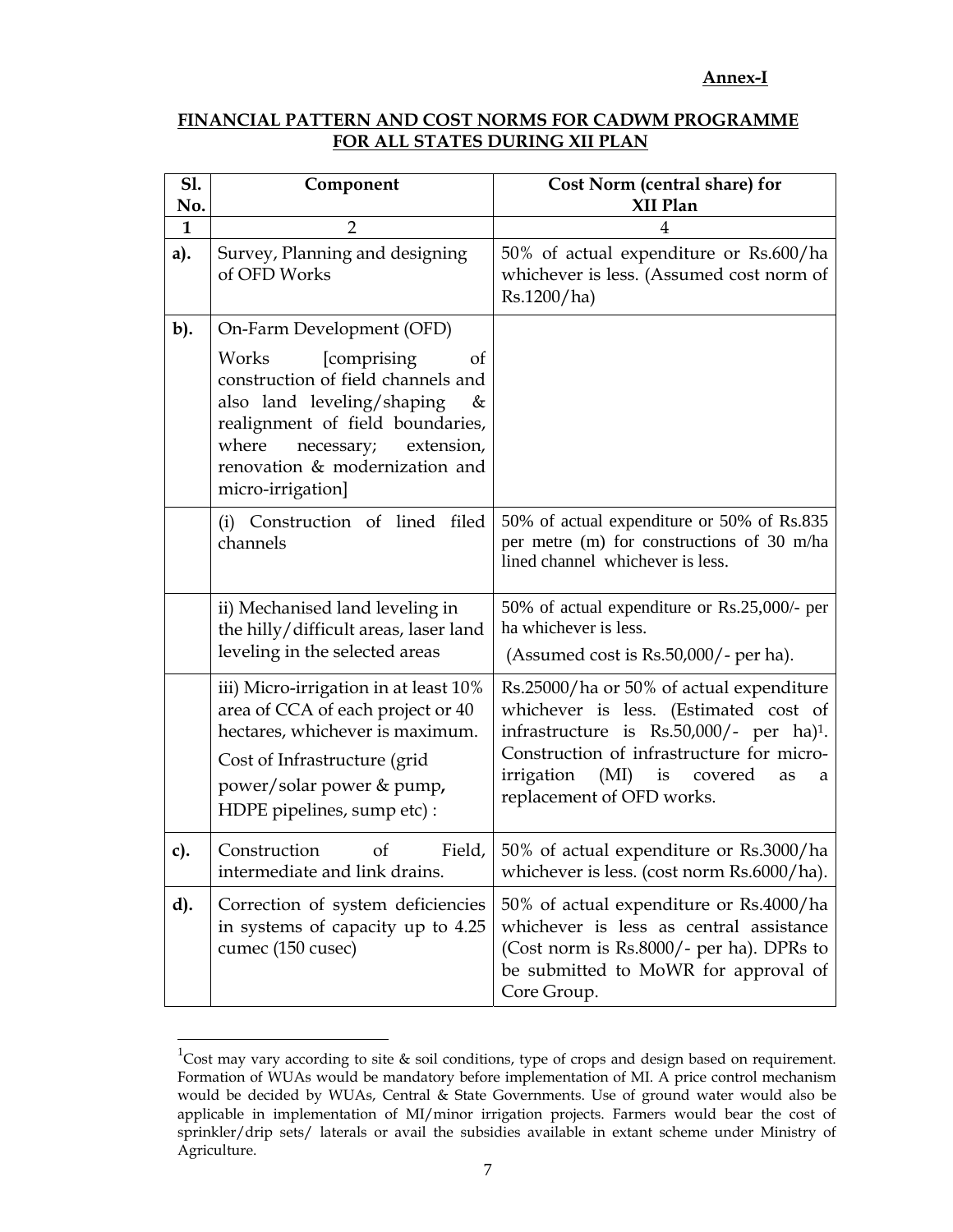| $\mathbf{1}$ | $\overline{2}$                                                                                                                                                                                                                        | 3                                                                                                                                                                                                                                                                                                                                                    |
|--------------|---------------------------------------------------------------------------------------------------------------------------------------------------------------------------------------------------------------------------------------|------------------------------------------------------------------------------------------------------------------------------------------------------------------------------------------------------------------------------------------------------------------------------------------------------------------------------------------------------|
| e).          | Reclamation of water<br>logged<br>areas - (i) Surface drainage <sup>2</sup>                                                                                                                                                           | 50% of actual expenditure or Rs.10000/<br>ha whichever is less (assumed cost is<br>Rs.20000/- per ha)                                                                                                                                                                                                                                                |
|              | Sub-surface drainage<br>(ii)                                                                                                                                                                                                          | 50% of actual expenditure or Rs.25000/-<br>ha. whichever is less (assumed cost is<br>Rs.50000/- per ha.) DPR to be prepared<br>as per existing guidelines & submitted to<br>MoWR for approval of Core Group.                                                                                                                                         |
| $f$ ).       | Onetime grant to registered/<br>elected WUAs                                                                                                                                                                                          |                                                                                                                                                                                                                                                                                                                                                      |
|              | (i) Functional grant (Rs. per ha.)                                                                                                                                                                                                    | Rs.1200/- per ha (Rs.540:540:1203 among<br>Centre: State: farmers).                                                                                                                                                                                                                                                                                  |
|              | (ii) Infrastructure grant (Rs. per<br>WUA)                                                                                                                                                                                            | Rs.2.25 lakh or 75% of actual expenditure,<br>whichever is less. (Assumed total cost is<br>Rs.3 lakh)                                                                                                                                                                                                                                                |
| g).          | activities<br>Software<br>namely<br>training, monitoring, evaluation,<br>demonstration<br>(including<br>on<br>micro-<br>irrigation,<br>mechanized/laser land leveling,<br>water use efficiency) and adaptive<br>trials <sup>4</sup> . | 75% central funding. 25% has to be borne<br>by States.<br>DPR to be prepared as per existing<br>guidelines & submitted to MoWR for<br>approval of Core Group.                                                                                                                                                                                        |
| h).          | One time financial assistance to 13<br>WALMIs/IMTIs for<br>strengthening of infrastructure                                                                                                                                            | 75% central funding and 25% to be borne<br>by States. Limited financial assistance to<br>each institute will be provided subject<br>implementation of water sector reforms<br>by the respective States, against the<br>proposal given by the WALMIs/ IMTIs<br>implementation of prescribed<br>for<br>of<br>the<br>CAD&WM<br>components<br>programme. |
| i).          | Establishment Cost [limited to ]<br>10% of the total central assistance<br>for the items at Sl. No. (b), (c), (d)<br>and $(e)$ ]                                                                                                      | 50%<br>Limited<br>the<br>to<br><sub>of</sub><br>actual<br>establishment expenditure.                                                                                                                                                                                                                                                                 |

 $2$  Surface drainage includes reclamation through Bio-drainage as well.

<sup>&</sup>lt;sup>3</sup>A minimum of Rs. 120/- per ha is to be realized from the beneficiary farmers, in case of one time functional

grant to registered WUAs.<br><sup>4</sup>In each State, one or two WUAs to take up the use of smart card in distribution of water ensuring prepayment of water charge and guarantee of adequate water entitlement in their operational area on pilot basis under adaptive trial.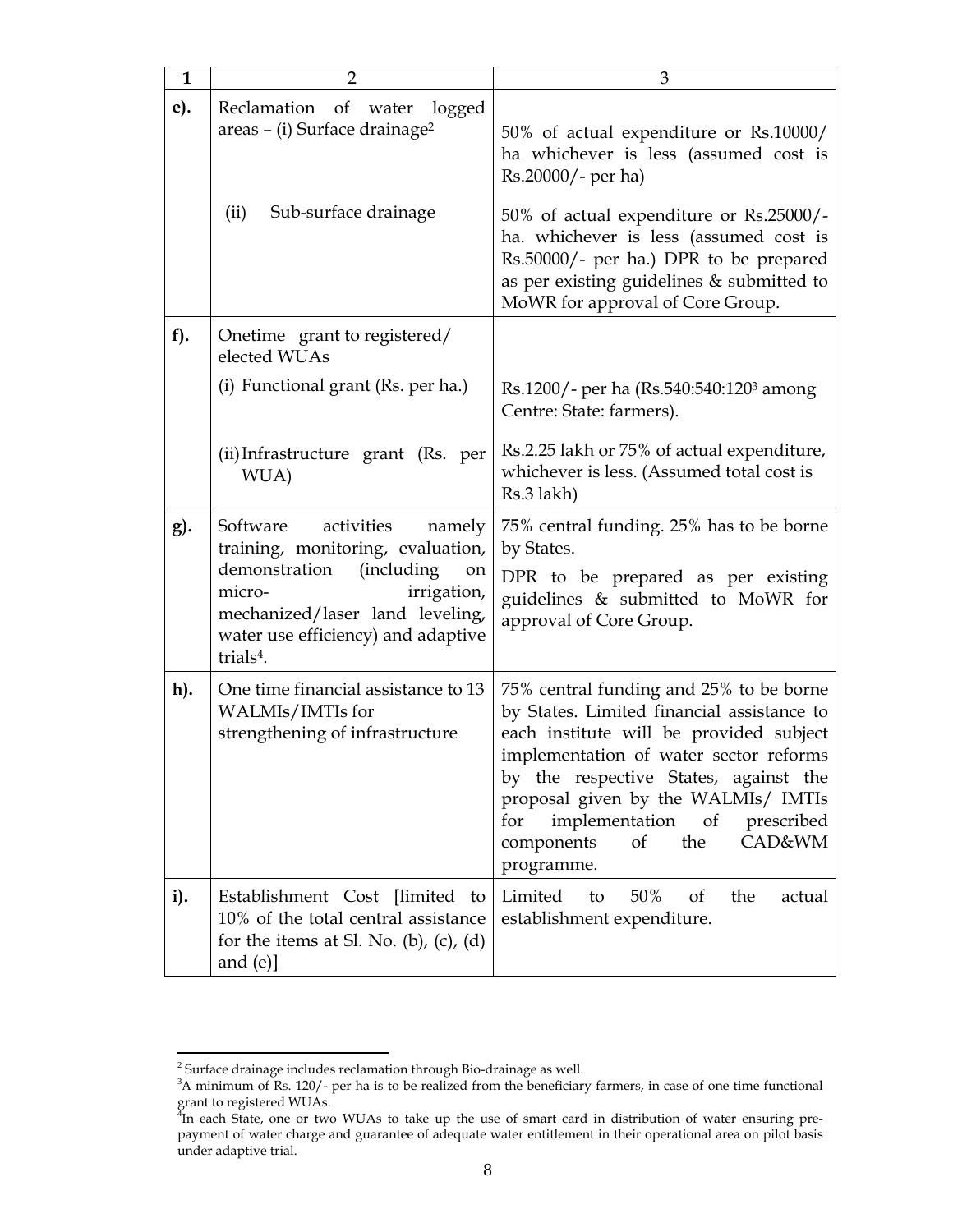#### CHECK LIST FOR HOLISTIC IMPLEMENTATION OF CAD&WM PROGRAMME DURING 2013-14 (CFY)1

| Sl.<br>No. | Subject                                                                                                                 | AMOUNT /<br><b>REMARKS</b> |
|------------|-------------------------------------------------------------------------------------------------------------------------|----------------------------|
| 1.         | Annual Plan outlay approved by Planning Commission for                                                                  |                            |
|            | CAD&WM Programme for the State for 2013-14 (CFY) (Rs. in                                                                |                            |
|            | Lakh).                                                                                                                  |                            |
| 2.         | Provision made for the specific CADWM PROJECT in State                                                                  |                            |
|            | Budget for 2013-14 (CFY) in Rs. lakh.                                                                                   |                            |
| 3.         | Whether soil survey, topographical survey, planning and design                                                          |                            |
|            | of OFD works have been completed for the area where actual                                                              |                            |
|            | execution of OFD works are proposed to be carried out during                                                            |                            |
|            | the current year? If not, the reasons thereof.                                                                          |                            |
| 4.         | Whether an Act for implementation of Participatory Irrigation                                                           |                            |
|            | Management (PIM) has been enacted by the State?                                                                         |                            |
| 5.         | Whether latest Quarterly Progress Report till the end of the last                                                       |                            |
|            | quarter is enclosed?                                                                                                    |                            |
| 6.         | Whether latest Quarterly Progress Report till the end of the last                                                       |                            |
|            | quarter entered in the web-based monitoring system?                                                                     |                            |
| 7.         | Whether targets are as per MoU? In case of shortfall, whether                                                           |                            |
|            | justifications are indicated?                                                                                           |                            |
| 8.         | Whether State share and Central share indicated clearly in the                                                          |                            |
|            | Utilization certificate (UC)?                                                                                           |                            |
| 9.         | Whether UC has been signed by CADA administrator and                                                                    |                            |
|            | Principal Secretary/Secretary-in-charge?                                                                                |                            |
| 10.        | Whether GoI sanction letter and amount sanctioned have been                                                             |                            |
|            | indicated in the UC?                                                                                                    |                            |
| 11.        | Whether the figures given in the UC tallying with that of                                                               |                            |
|            | financial progress sheet?                                                                                               |                            |
| 12.<br>13. | Whether audited Statement as prescribed is attached?<br>Whether copy of release order of State share (project wise) for |                            |
|            | CFY has been attached?                                                                                                  |                            |
| 14.        | Detailed notes including financial details on trainings organized                                                       |                            |
|            | by the State Government / in coordination with WALMI/IMTI,                                                              |                            |
|            | if any, for functionaries and farmers, the demonstrations                                                               |                            |
|            | conducted and evaluation studies made have been attached.                                                               |                            |
| 15.        | Whether<br>Level Monitoring Committee<br>State<br>under<br>the                                                          |                            |
|            | Chairmanship of Principal Secretary/ Secretary (I/C) CAD&WM                                                             |                            |
|            | Programme has been constituted. Number of meetings held in                                                              |                            |
|            | the year.                                                                                                               |                            |

#### Name of CAD&WM Project --------------------------------

Signature of In-charge/Administrator, CADA Name: Designation: Seal:

 $^1$  CFY - Current Financial Year i.e. year of proposal for release of Central Assistance.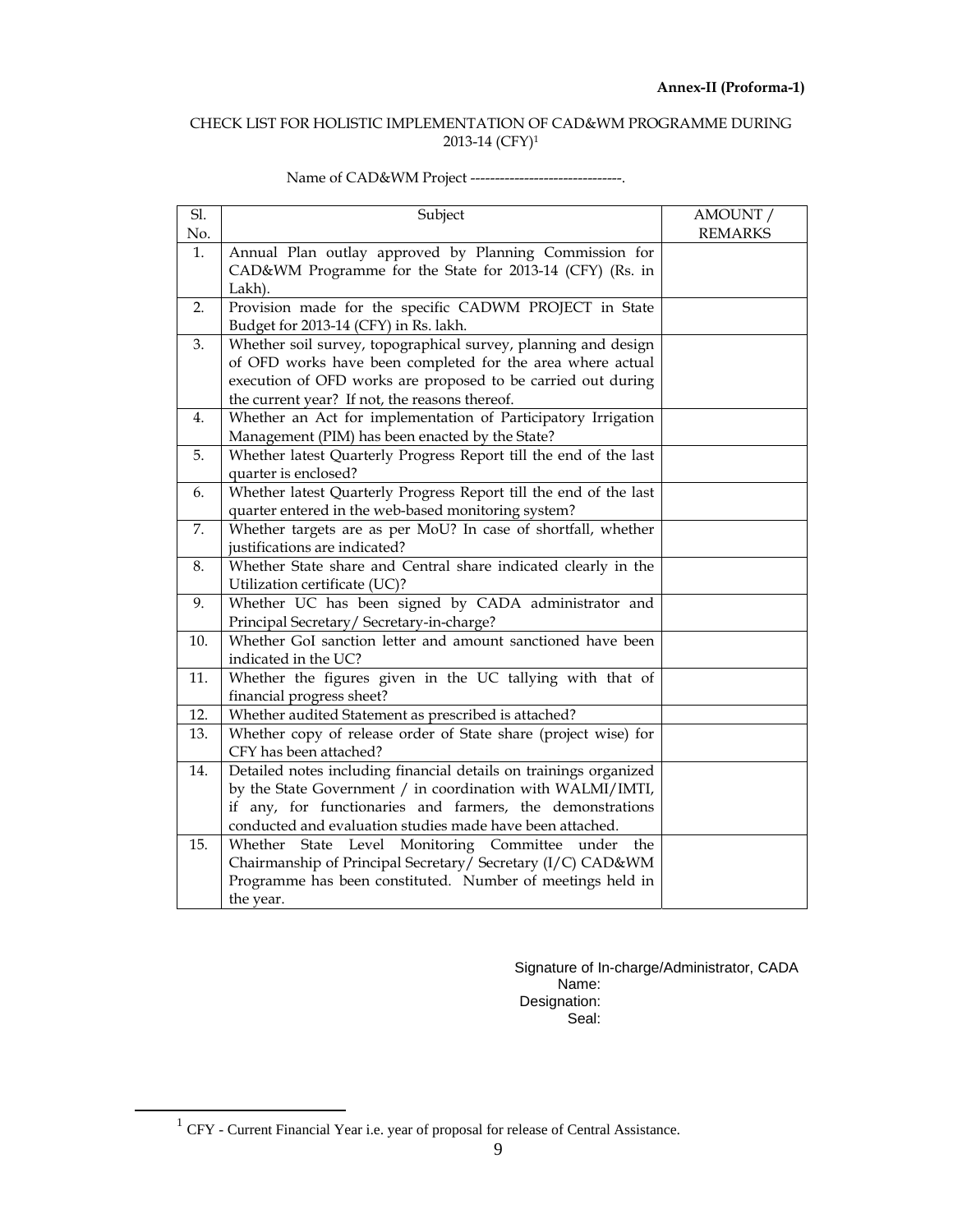**PROJECTWISE FINANCIAL PROGRESS FOR LFY and Budget Provision for 2013-14 (CFY)**

**Name of the Project:\_\_\_\_\_\_\_\_\_\_\_\_ units: Rs Lakh** 

**Financial Data**

- **1 Original estimated cost at the time of Inclusion under CADP:**
- **2 Present estimated cost:**
- **3 Expenditure incurred so far: State share:**

## **Central share: Total:**

**4 Balance Expenditure to be incured: 5 Budget Provision For 2013-14\* (CFY):**

|              |                                                                                                                                                                                                                                                                                    | Central<br>Assistance                |                | 2012-13 (LFY)    | Actual expenditure during | Actual Expenditure during<br>2013-14 (CFY) till |                  |       |  |
|--------------|------------------------------------------------------------------------------------------------------------------------------------------------------------------------------------------------------------------------------------------------------------------------------------|--------------------------------------|----------------|------------------|---------------------------|-------------------------------------------------|------------------|-------|--|
| Sl.<br>No.   | Item                                                                                                                                                                                                                                                                               | Released<br>during 2012-<br>13 (LFY) | State<br>share | Central<br>share | Total                     | State<br>share                                  | Central<br>share | Total |  |
| 1            | 2                                                                                                                                                                                                                                                                                  | 3                                    | 4              | 5                | 6                         | 7                                               | 8                | 9     |  |
| a)           | Survey, Planning and Designing of OFD works                                                                                                                                                                                                                                        |                                      |                |                  |                           |                                                 |                  |       |  |
|              | b) OFD Works (comprising of construction of field<br>channels, micro-irrigation, land leveling/shaping<br>wherever necessary)                                                                                                                                                      |                                      |                |                  |                           |                                                 |                  |       |  |
|              | i) Construction of field channel                                                                                                                                                                                                                                                   |                                      |                |                  |                           |                                                 |                  |       |  |
|              | ii) Mechnised land leveling in the hilly/difficult<br>areas; laser levelling in selected areas, wherever<br>applicable                                                                                                                                                             |                                      |                |                  |                           |                                                 |                  |       |  |
|              | iii) Micro-irrigation (infrastructure with grid<br>power/solar panel and pump, wherever possible).                                                                                                                                                                                 |                                      |                |                  |                           |                                                 |                  |       |  |
|              | iii) (a) Grid power                                                                                                                                                                                                                                                                |                                      |                |                  |                           |                                                 |                  |       |  |
|              | iii) (b) Solar power/equipment                                                                                                                                                                                                                                                     |                                      |                |                  |                           |                                                 |                  |       |  |
|              | Total                                                                                                                                                                                                                                                                              |                                      |                |                  |                           |                                                 |                  |       |  |
| c)           | Field, Intermediate and link drains                                                                                                                                                                                                                                                |                                      |                |                  |                           |                                                 |                  |       |  |
|              | d) Correction of conveyance sytsem deficiencies<br>above outlet up to distributaries of 4.25 cumec (150<br>cusec) capacity                                                                                                                                                         |                                      |                |                  |                           |                                                 |                  |       |  |
| e)           | Reclamation of waterlogged areas                                                                                                                                                                                                                                                   |                                      |                |                  |                           |                                                 |                  |       |  |
| f)           | One time functional grant for WUAs. Total amount<br>deposited as Fixed deposit in the bank (provide<br>details) along with copies of fixed deposit reciept<br>of the same for proof of all amount collected from<br>centre, state and Water User's Asociation during<br><b>LFY</b> |                                      |                |                  |                           |                                                 |                  |       |  |
|              | (i) Functional Grant                                                                                                                                                                                                                                                               |                                      |                |                  |                           |                                                 |                  |       |  |
|              | (ii) Infrastructural Grant                                                                                                                                                                                                                                                         |                                      |                |                  |                           |                                                 |                  |       |  |
| g)           | (A) Adaptive trials                                                                                                                                                                                                                                                                |                                      |                |                  |                           |                                                 |                  |       |  |
|              | (B) Demonstrations (including on Micro-irrigation,<br>mechanised/laser levelling, water use efficiency)                                                                                                                                                                            |                                      |                |                  |                           |                                                 |                  |       |  |
|              | (C) Training courses organised by the State                                                                                                                                                                                                                                        |                                      |                |                  |                           |                                                 |                  |       |  |
|              | (D) Monitoring and Evaluation studies                                                                                                                                                                                                                                              |                                      |                |                  |                           |                                                 |                  |       |  |
|              | (E) Action Research                                                                                                                                                                                                                                                                |                                      |                |                  |                           |                                                 |                  |       |  |
|              | h) One time financial assistance for strengthening of<br><b>WALMIs/IMTIs</b>                                                                                                                                                                                                       |                                      |                |                  |                           |                                                 |                  |       |  |
|              | <b>TOTAL</b>                                                                                                                                                                                                                                                                       |                                      |                |                  |                           |                                                 |                  |       |  |
|              | Allocation / Expenditure on SC and ST farmers<br>out of total grant.                                                                                                                                                                                                               |                                      |                |                  |                           |                                                 |                  |       |  |
| $\mathbf{i}$ | Establishment cost                                                                                                                                                                                                                                                                 |                                      |                |                  |                           |                                                 |                  |       |  |
|              | (i) Estt. cost of State headquarters<br>(ii) Estt. cost of CADAs/projects                                                                                                                                                                                                          |                                      |                |                  |                           |                                                 |                  |       |  |

\*Copy of release order to the project for 2013-14 (CFY) by State Finance Department is attached.

**Signature of Incharge/Administrator, CADA Name: Designation: Seal:**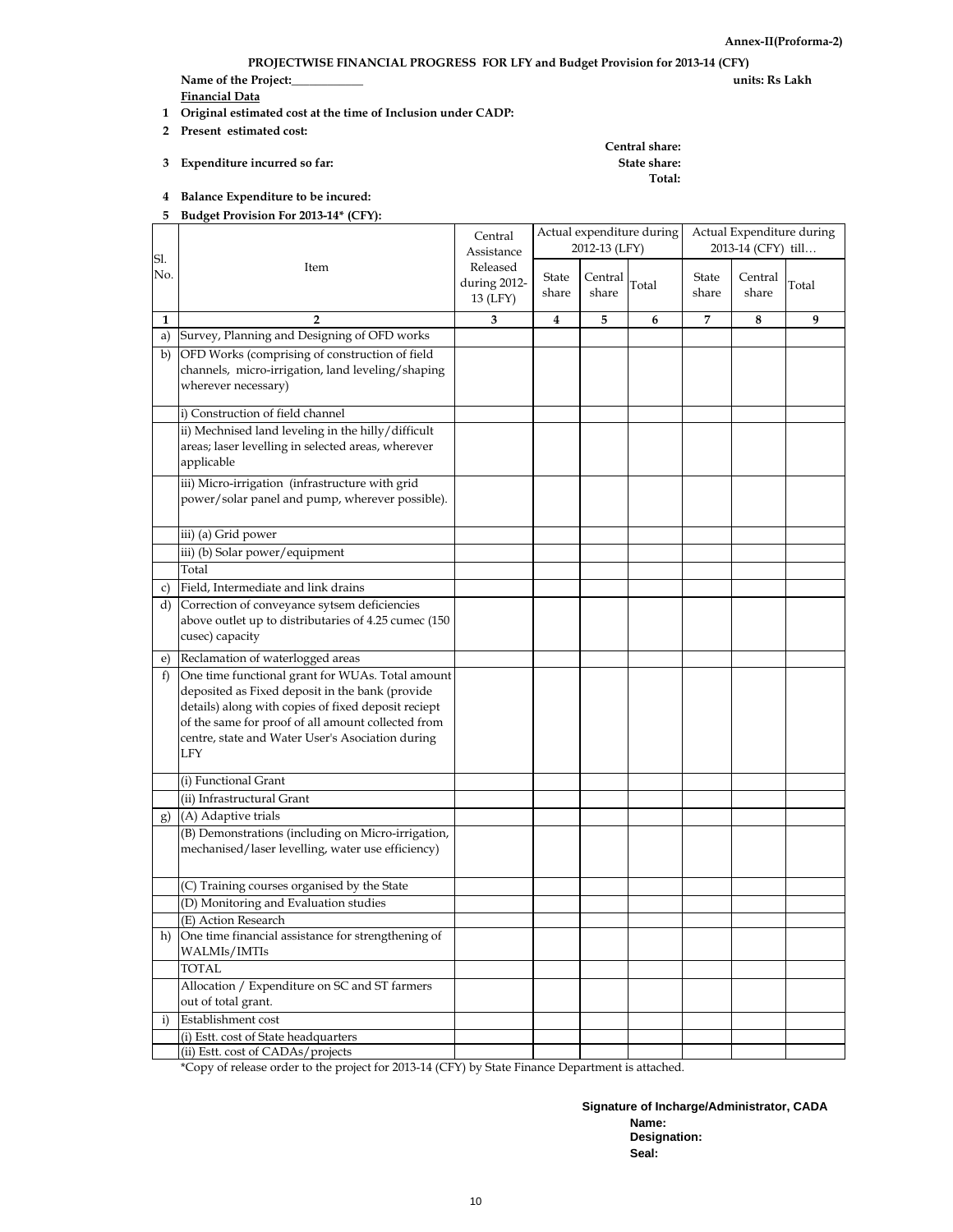#### Proforma for On-goin g CAD&WM projects and for projects On-goin g under AIBP pro gramme

#### **Annex-II (Proforma-3)**

#### **PHYSICAL PROGRESS OF THE PROJECT\_\_\_\_\_\_\_\_\_\_\_\_\_\_\_\_\_\_\_\_\_\_\_\_\_\_\_\_\_\_\_\_\_\_\_\_\_\_\_\_\_\_\_\_\_\_\_\_\_\_\_\_\_\_\_\_\_\_\_\_\_\_\_\_\_\_\_\_\_\_\_\_\_\_\_\_\_\_\_\_\_\_\_\_\_\_\_**

|               |                                                                                                                                                                                                    |                     |                                         |         |                                                                                 |                               |          |                                           | Area in Th. Ha.                            |                                 |
|---------------|----------------------------------------------------------------------------------------------------------------------------------------------------------------------------------------------------|---------------------|-----------------------------------------|---------|---------------------------------------------------------------------------------|-------------------------------|----------|-------------------------------------------|--------------------------------------------|---------------------------------|
| State:        |                                                                                                                                                                                                    |                     | <b>CADA:</b>                            |         | Project:                                                                        |                               |          |                                           |                                            |                                 |
| 2. UIP:       | 1. CCA: The COMPOSE CONTINUES.<br>3. Irrigation potential :_<br>b. Utilised during 2012-13 (LFY):<br>c. Created up to the 2012-13 (LFY) under CADP:<br>d. Utilised up to 2012-13 (LFY) under CADP: |                     |                                         |         | 4. Category of the project: General/Special<br>5. Year of inclusion under CADP: |                               |          |                                           |                                            |                                 |
| Sl.           |                                                                                                                                                                                                    | Total<br>quantum of | Cumulative<br>achievement up            |         | Targets and Achievements<br>for 2012-13 (LFY)                                   | Cumulative<br>achievement     |          |                                           | Targets and Achievements for 2013-14 (CFY) | Reasons/                        |
| No.           | Activity                                                                                                                                                                                           | work<br>involved    | to the beginning<br>of 2012-13<br>(LFY) | Targets | Achievements                                                                    | up to end of<br>2012-13 (LFY) | the year | Targets for Achievements<br>$\text{till}$ | Targets for the<br>remaining periods       | Justifications<br>for shortfall |
| $\mathbf{1}$  | $\overline{2}$                                                                                                                                                                                     | 3                   | $\overline{4}$                          | 5       | 6                                                                               | $\overline{7}$                | 8        | 9                                         | 10                                         | 11                              |
| a)            | Survey, Planning and Design                                                                                                                                                                        |                     |                                         |         |                                                                                 |                               |          |                                           |                                            |                                 |
| b)            | OFD Works (comprising of construction of field<br>channels, micro-irrigation, land leveling/shaping<br>wherever necessary)                                                                         |                     |                                         |         |                                                                                 |                               |          |                                           |                                            |                                 |
|               | i). Total Length of Lined channels* (in kilometre)                                                                                                                                                 |                     |                                         |         |                                                                                 |                               |          |                                           |                                            |                                 |
|               | ii) Area under mechanised leveling/laser levelling                                                                                                                                                 |                     |                                         |         |                                                                                 |                               |          |                                           |                                            |                                 |
|               | iii) Area under Micro-irrigation (with grid<br>power/solar panel and pump), wherever possible.                                                                                                     |                     |                                         |         |                                                                                 |                               |          |                                           |                                            |                                 |
|               | iii) (a) Infrastructure (Grid power)                                                                                                                                                               |                     |                                         |         |                                                                                 |                               |          |                                           |                                            |                                 |
|               | iii) (b) Infrastructure (Solar equipments)                                                                                                                                                         |                     |                                         |         |                                                                                 |                               |          |                                           |                                            |                                 |
|               | Total                                                                                                                                                                                              |                     |                                         |         |                                                                                 |                               |          |                                           |                                            |                                 |
| $\mathcal{C}$ | Construction of field, intermediate and link drains<br>(area covered)                                                                                                                              |                     |                                         |         |                                                                                 |                               |          |                                           |                                            |                                 |
| d)            | Correction of System Deficiencies in systems of<br>capacity up to 4.25 cumec (150 cusec) (area)                                                                                                    |                     |                                         |         |                                                                                 |                               |          |                                           |                                            |                                 |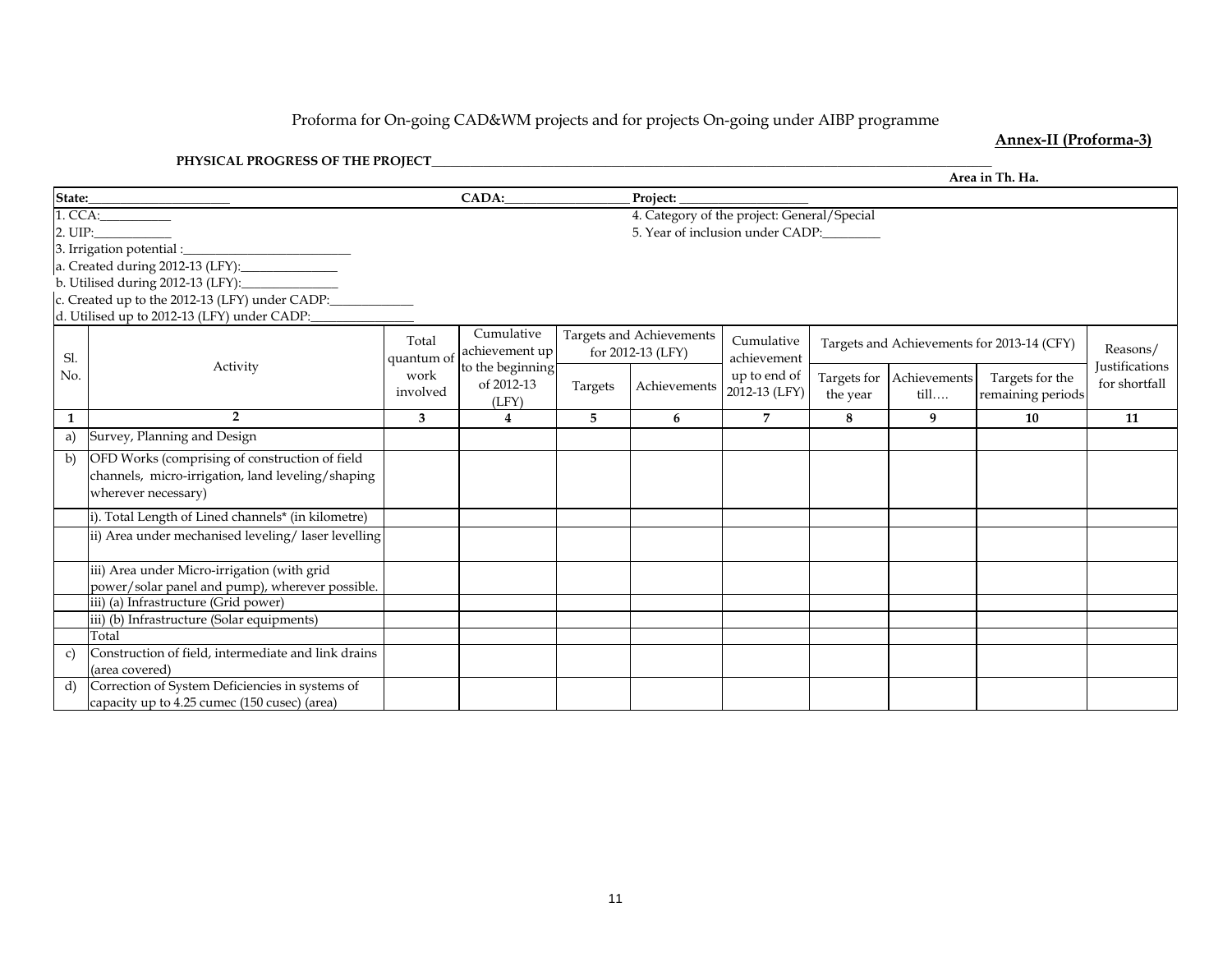| 1            | $\overline{2}$                                     | 3 | $\overline{4}$ | 5 | 6 | $\overline{7}$ | 8 | 9 | 10 | 11 |
|--------------|----------------------------------------------------|---|----------------|---|---|----------------|---|---|----|----|
| $\epsilon$ ) | Reclamation of waterlogged areas                   |   |                |   |   |                |   |   |    |    |
|              | (i) No. of schemes approved by GoI                 |   |                |   |   |                |   |   |    |    |
|              | (ii). Area reclaimed                               |   |                |   |   |                |   |   |    |    |
|              | - Surface drainage/bio drainage                    |   |                |   |   |                |   |   |    |    |
|              | - Sub-surface drainage                             |   |                |   |   |                |   |   |    |    |
| f)           | One time functional/ infrastructure grant to       |   |                |   |   |                |   |   |    |    |
|              | registered WUAs                                    |   |                |   |   |                |   |   |    |    |
|              | (I) Functional Grant                               |   |                |   |   |                |   |   |    |    |
|              | (i) No. of WUAs registered                         |   |                |   |   |                |   |   |    |    |
|              | (ii) Area covered under the WUAs                   |   |                |   |   |                |   |   |    |    |
|              | (iii) No of WUAs which have been handed over       |   |                |   |   |                |   |   |    |    |
|              | the system                                         |   |                |   |   |                |   |   |    |    |
|              | (iv) Area Covered                                  |   |                |   |   |                |   |   |    |    |
|              | (II) Infrastructural Grant                         |   |                |   |   |                |   |   |    |    |
|              | (i) No. of WUAs                                    |   |                |   |   |                |   |   |    |    |
|              | (ii) Area covered under the WUAs                   |   |                |   |   |                |   |   |    |    |
| g)           | (A) Adaptive Trials                                |   |                |   |   |                |   |   |    |    |
|              | (i). No. of Trials                                 |   |                |   |   |                |   |   |    |    |
|              | (ii) Area covered                                  |   |                |   |   |                |   |   |    |    |
|              | (B) Demonstration programmes                       |   |                |   |   |                |   |   |    |    |
|              | (i) No. of plots                                   |   |                |   |   |                |   |   |    |    |
|              | (ii) Area covered                                  |   |                |   |   |                |   |   |    |    |
|              | (iii) Mechanised/laser land levelling (nos)        |   |                |   |   |                |   |   |    |    |
|              | (iv) Micro-irrigation (Nos)                        |   |                |   |   |                |   |   |    |    |
|              | v) Water use efficiency (Nos.)                     |   |                |   |   |                |   |   |    |    |
|              | (C) State level trainings                          |   |                |   |   |                |   |   |    |    |
|              | (i) No. of officials trained                       |   |                |   |   |                |   |   |    |    |
|              | (ii) No. of farmers trained                        |   |                |   |   |                |   |   |    |    |
|              | (D) Monitoring and Evaluation studies conducted    |   |                |   |   |                |   |   |    |    |
|              | by the State (No.)                                 |   |                |   |   |                |   |   |    |    |
| h)           | One time financial assistance for strengthening of |   |                |   |   |                |   |   |    |    |
|              | WALMIs/IMTIs**. (name)                             |   |                |   |   |                |   |   |    |    |
| i)           | Warabandi                                          |   |                |   |   |                |   |   |    |    |

\* Minor wise and outlet wise (lengths with unique code numbers) progress is to be attached as Annexure.

\*\* Certificate indicating reforms for strengtheing WALMI/IMTI taken up as per MoU is to be attached

**Signature of Incharge/Administrator, CADA Name: Designation: Seal:**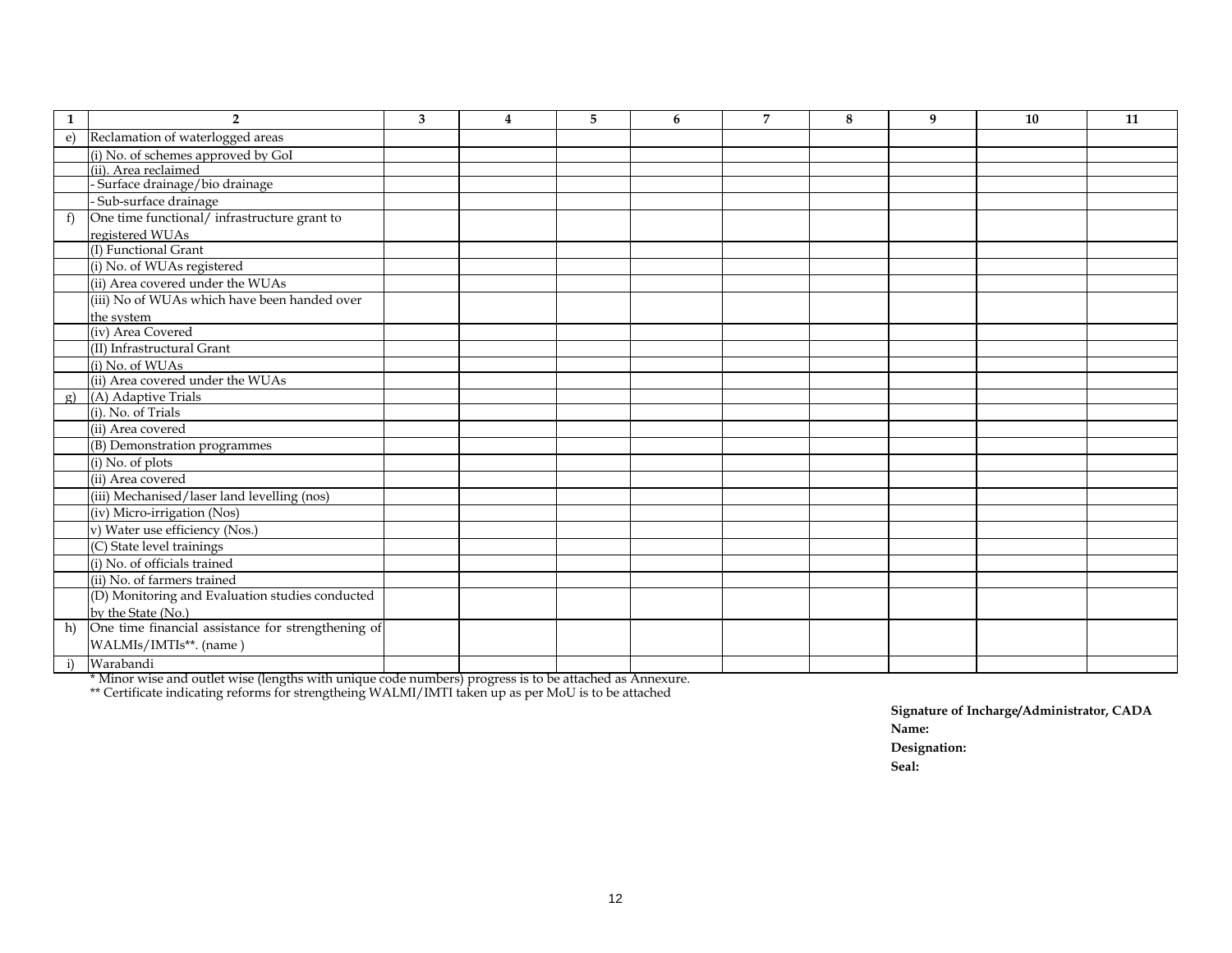#### **UTILISATION CERTIFICATE FOR THE YEAR 2012-13 (LFY)**

#### NAME OF PROJECT\_

| <b>IGoI Sanction Letter No. with Date</b> | Amount (Rs. In lakh) |
|-------------------------------------------|----------------------|
|                                           |                      |

1. Certified that out of the total amount of Rs. \_\_\_\_\_\_\_\_\_\_\_\_ lakh [total of unspent balance of central assistance of previous year(s) (Rs............... ) & sanctioned amount vide GoI's letter as cited above during the 2012-13 (LFY)] for implementation of Command Area Development & Water Management (CAD&WM) Programme in ------------------------------- CAD&WM Project, an amount of Rs........................... (corresponding State share expenditute being Rs.......................) has been utilised for the purpose of implementation of the CAD&WM Programme for which it was sanctioned leaving a balance of Rs. ...................... with the State at the end of the year 2012- 13 (LFY).

2. It is also certified that the expenditure indicated above does not include advances lying unutilized/treated as final expenditure and P.L. Account, Civil Deposit etc. treated as final expenditure.

3. Certified that I have satisfied myself that the conditions on which the grant was sanctioned have been duly fulfilled including quality control and that I have exercised the following checks to see that the money was actually utilised for the purpose of which it was sanctioned.

Kinds of checks exercised:

a) Grants checked from the register maintained; and

b) Expenditure checked from the register maintained.

c) Quality checked from quality control registers being maintained in the quality control cell.

d) No payment has been released in case of poor quality of work.

e) Reform measures in respect of WALMI/IMTI have been taken up

f) WUAs are functioning as per Participatroy Irrigation Management Act./existing other legal framework

g) Software components are being implemented and ……….No. of training programme has been organised where …………….. farmers have participated. ……………… No. of adaptive trials have been organised.

h) Concurrent evaluation report is enclosed

**Signature of Finance & Accounts Officer with Seal**

**Counter Signature of Principal Secretary/Secretary in-Charge CAD with Seal**

Date: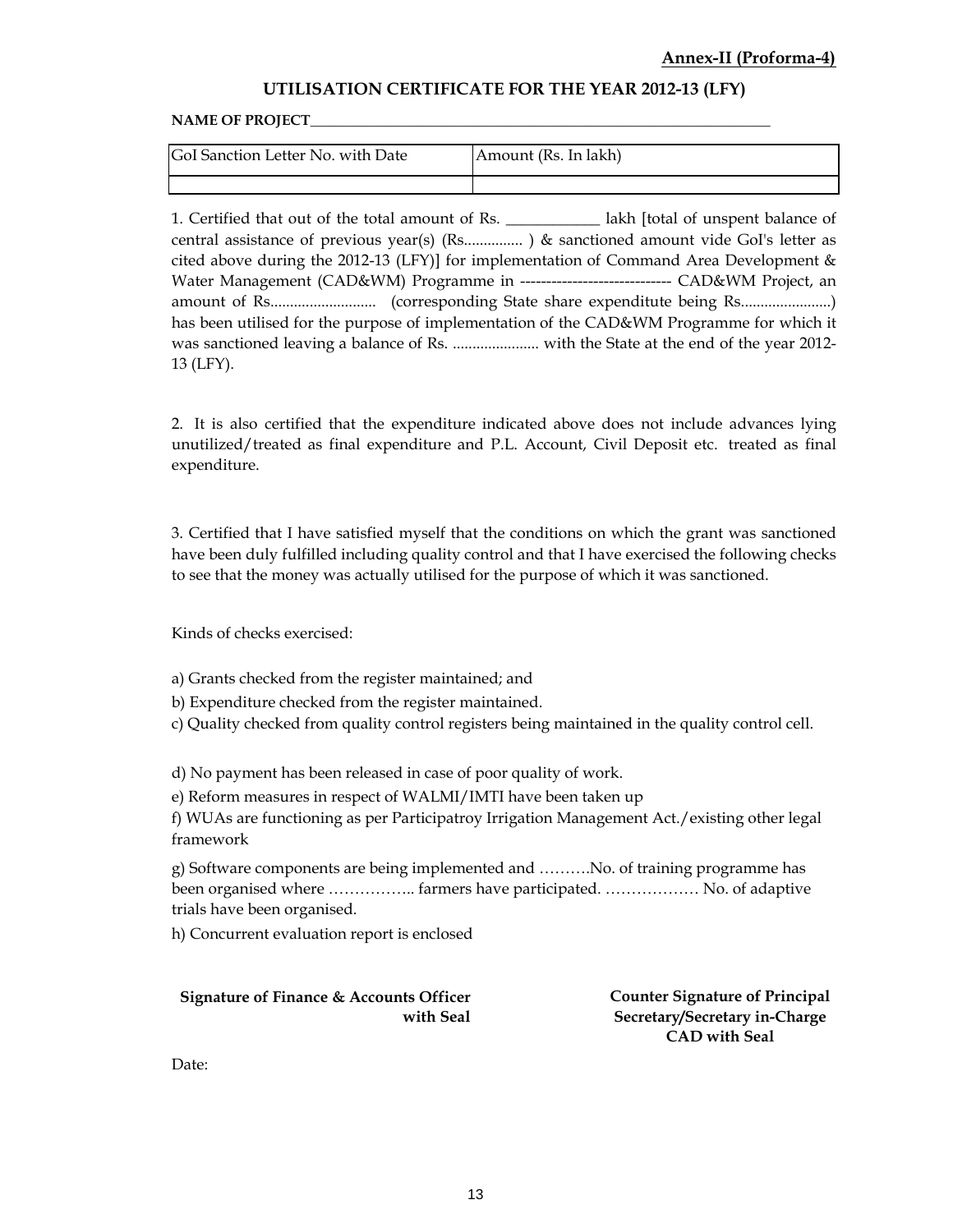#### **Certificate in respect of Audited statement of accounts for \_\_\_\_\_\_\_\_\_\_\_\_\_\_\_\_\_\_\_\_\_\_ CADWM Project for the year before LFY (2011-12) for Grant**

*Certified that the audit of the accounts of the State Government/CAD pertaining to the State Sector Command Area Development and Water Management Programme for the year before LFY (2011-12) has been conducted and audited statement of Accounts for the said year are as under:* 

|  | Certificate to be submitted Project-wise & State-wise: |  |
|--|--------------------------------------------------------|--|
|  |                                                        |  |

|              |                                                                                                                                                                                                |              | Expenditure incurred during Year before<br>LFY (2011-12) |                   |         |  |  |
|--------------|------------------------------------------------------------------------------------------------------------------------------------------------------------------------------------------------|--------------|----------------------------------------------------------|-------------------|---------|--|--|
| SL. No.      |                                                                                                                                                                                                |              |                                                          |                   |         |  |  |
|              | Item of work                                                                                                                                                                                   |              | (Centre + State Share)                                   |                   | Remarks |  |  |
|              |                                                                                                                                                                                                |              | Grant                                                    | Total             |         |  |  |
|              |                                                                                                                                                                                                | <b>State</b> | Central                                                  | (State & Central) |         |  |  |
| a)           | Survey, Planning and Designing of OFD works                                                                                                                                                    | Share        | Share                                                    |                   |         |  |  |
|              |                                                                                                                                                                                                |              |                                                          |                   |         |  |  |
| b)           | OFD Works (comprising of construction of field channels, micro-<br>irrigation, land leveling/shaping wherever necessary)                                                                       |              |                                                          |                   |         |  |  |
|              | i) Construction of field channels                                                                                                                                                              |              |                                                          |                   |         |  |  |
|              | ii) Mechnised land leveling in the hilly/difficult areas; laser levelling in<br>selected areas                                                                                                 |              |                                                          |                   |         |  |  |
|              | (iii) Micro-irrigation (with grid power/solar panel and pump), wherever<br>possible.                                                                                                           |              |                                                          |                   |         |  |  |
|              | iii) (a) Infrastructure (grid power)                                                                                                                                                           |              |                                                          |                   |         |  |  |
|              | iii) (b) Infrastructure (solar equipments)                                                                                                                                                     |              |                                                          |                   |         |  |  |
|              | Total=                                                                                                                                                                                         |              |                                                          |                   |         |  |  |
| c)           | Field, Intermediate and link drains                                                                                                                                                            |              |                                                          |                   |         |  |  |
| d)           | Correction of conveyance sytsem deficiencies above outlet up to<br>distributaries of 4.25 cumec (150 cusec) capacity                                                                           |              |                                                          |                   |         |  |  |
| e)           | Reclamation of waterlogged areas                                                                                                                                                               |              |                                                          |                   |         |  |  |
|              | One time functional grant for WUAs. Total amount deposited as Fixed                                                                                                                            |              |                                                          |                   |         |  |  |
| f)           | deposit in the bank (provide details) along with copies of fixed deposit<br>reciept of the same for proof of all amount collected from centre, state<br>and Water User's Asociation during LFY |              |                                                          |                   |         |  |  |
|              | (I) Functional Grant                                                                                                                                                                           |              |                                                          |                   |         |  |  |
|              | (II) Infrastructural Grant                                                                                                                                                                     |              |                                                          |                   |         |  |  |
| g)           | (A) Adaptive trials                                                                                                                                                                            |              |                                                          |                   |         |  |  |
|              | (B) Demonstrations (including on micro-irrigation, land levelling, water<br>use efficiency)                                                                                                    |              |                                                          |                   |         |  |  |
|              | (C) Training courses organised by the State                                                                                                                                                    |              |                                                          |                   |         |  |  |
|              | (D) Monitoring and Evaluation studies                                                                                                                                                          |              |                                                          |                   |         |  |  |
|              | (E) Action Research                                                                                                                                                                            |              |                                                          |                   |         |  |  |
|              | <b>TOTAL</b>                                                                                                                                                                                   |              |                                                          |                   |         |  |  |
| h)           | One time financial assistance for strengthening of WALMIs/IMTIs                                                                                                                                |              |                                                          |                   |         |  |  |
|              | (i) Name of WALMI/IMTI                                                                                                                                                                         |              |                                                          |                   |         |  |  |
|              | (ii) Financial assistance                                                                                                                                                                      |              |                                                          |                   |         |  |  |
| $\mathbf{i}$ | Establishment cost                                                                                                                                                                             |              |                                                          |                   |         |  |  |
|              | (i) Estt. cost of State headquarters                                                                                                                                                           |              |                                                          |                   |         |  |  |
|              | (ii) Estt. cost of CADAs/projects                                                                                                                                                              |              |                                                          |                   |         |  |  |
|              | Allocation / Expenditure on SC and ST farmers out of total grant.                                                                                                                              |              |                                                          |                   |         |  |  |
|              | Crop Compensation                                                                                                                                                                              |              |                                                          |                   |         |  |  |
|              | Subsidy to marginal and small farmers.                                                                                                                                                         |              |                                                          |                   |         |  |  |
|              | Total Expenditure                                                                                                                                                                              |              |                                                          |                   |         |  |  |

|                | (Counter Signature) |
|----------------|---------------------|
| Signature<br>: | Signature<br>÷      |
| Name           | Name                |
| Designation    | Designation :       |
|                |                     |
| Seal           | Seal                |

(Fin. Adv./Sr. Acct. Off.) (Secretary Incharge)

Note : To be signed jointly be the Financial Adviser / Sr. Accounts Officers(s) of Finance & Accounts Office and counter signed by Secretary-in-charge of CAD.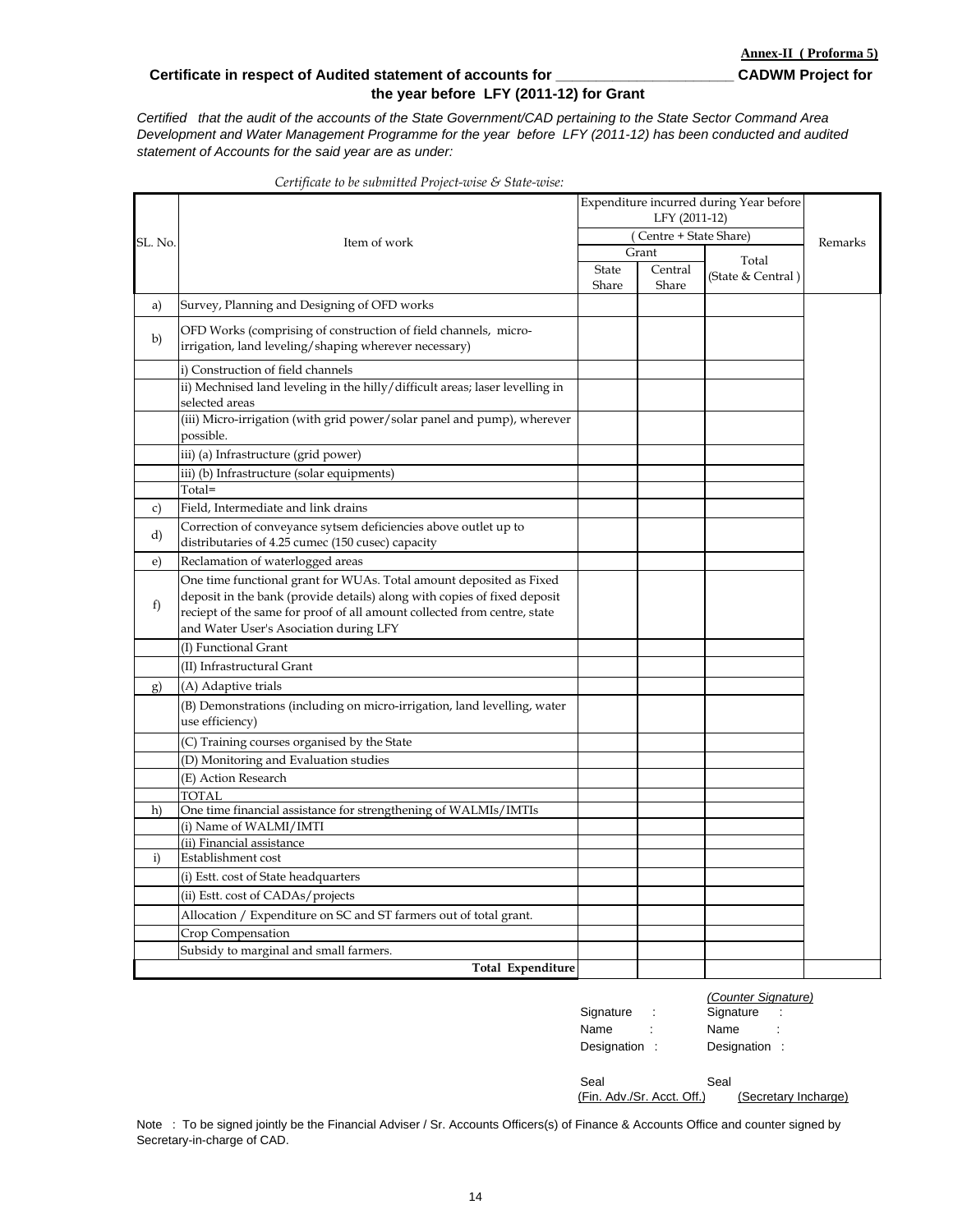#### **Annex-II (Proforma-6)**

#### **ANNUAL REVIEW OF STATUS OF EACH PROJECT**

| Name of the Project: |               |
|----------------------|---------------|
| $CCA$ (th.ha)        | $UIP$ (th.ha) |

 The following items reflecting status of progress in each project till 2012-13 (LFY) and target / achievement in 2013-14 (CFY) will need be submitted .

**>** OFD Works (target and achievement upto 2012-13):

**>** PIM (target and achievement upto 2012-13):

**>** Reclamation of Water Logged Areas ( target and achievement):.

**>** Correction of system deficiencies. (target and achievement):

**>** Soft components, like Training, Evaluation, Demonstration and Adaptive trial( Nos) implemented.

**>** Irrigation and Agricuture Development in the Project - The table given below may be filled up -

|                | Sl. No. Season & Name of the major | Area irrigated          | Productivity in         | Production in tonnes |
|----------------|------------------------------------|-------------------------|-------------------------|----------------------|
|                | crop                               | (Th. Ha.)               | tonnes/ha               |                      |
| $\mathbf{1}$   | $\overline{2}$                     | $\overline{\mathbf{3}}$ | $\overline{\mathbf{4}}$ | 5                    |
|                | Kharif                             |                         |                         |                      |
| $\mathbf{1}$   | (i)                                |                         |                         |                      |
| $\overline{2}$ | (ii)                               |                         |                         |                      |
| 3              | (iii)                              |                         |                         |                      |
| 4              | (iv)                               |                         |                         |                      |
|                | Rabi                               |                         |                         |                      |
| 5              | (i)                                |                         |                         |                      |
| 6              | (ii)                               |                         |                         |                      |
| 7              | (iii)                              |                         |                         |                      |
| $\,8\,$        | (iv)                               |                         |                         |                      |
|                | Hot weather                        |                         |                         |                      |
| 9              | (i)                                |                         |                         |                      |
| $10\,$         | (ii)                               |                         |                         |                      |
| 11             | (iii)                              |                         |                         |                      |
| 12             | (iv)                               |                         |                         |                      |

> List of agency identified for concurrent evaluation of project:

**Signature of Incharge/ Administrator, CADA**

**Name: Designation: Seal:**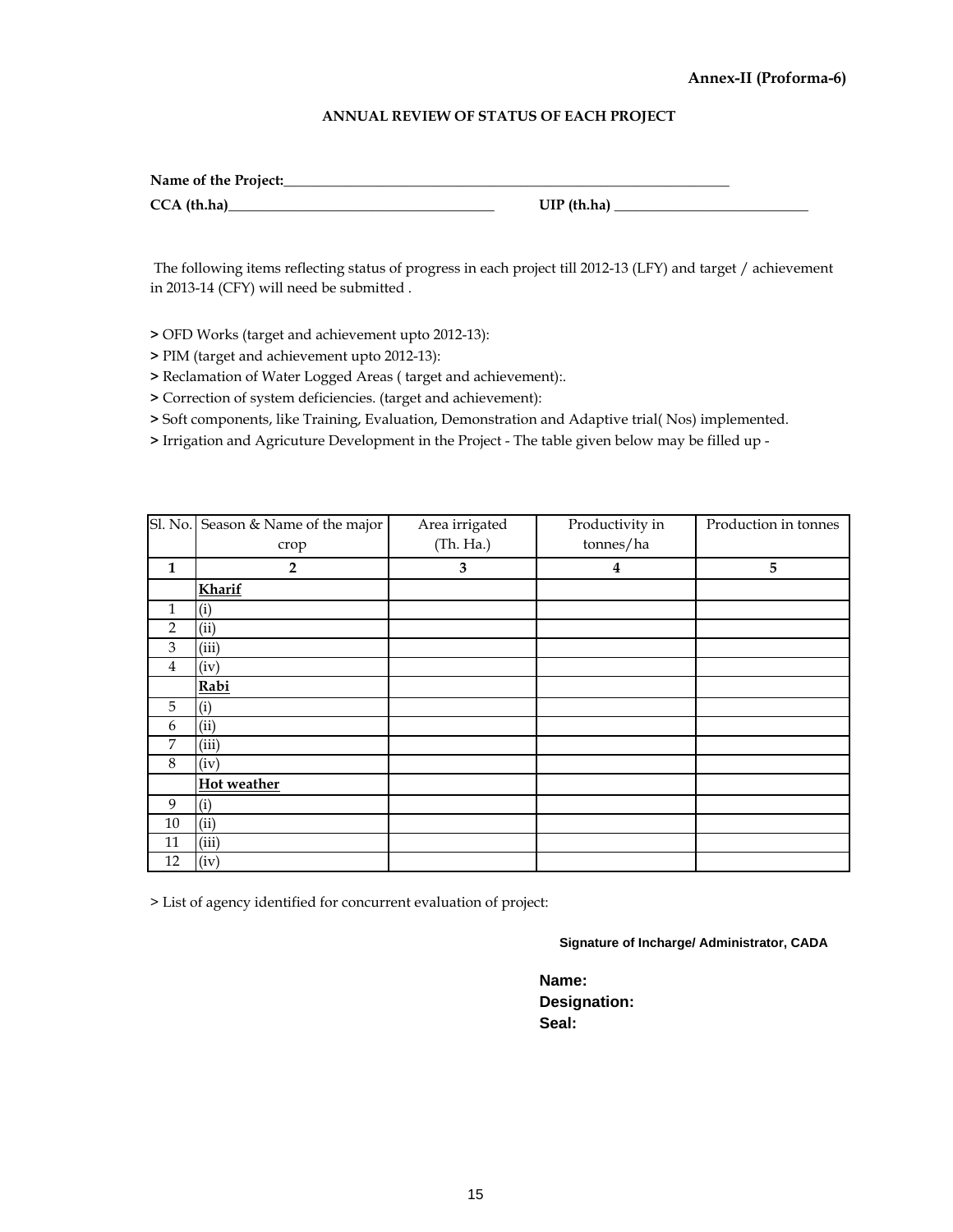### **Technical details about various components of CAD&WM Programme**

#### **1. Hardware Components**

#### **1.1 Survey Planning and Design**

Topographic survey is meant for proper planning and designing of OFD works so as to ensure their quality. Soil survey is meant for land capability classification so as to understand their capability for crop planning and undertake proper treatment measures to realize their full potential. Proper topographic and soil survey maps of the project should be maintained in CADA records.

#### **1.2 On-Farm-Development (OFD) works (comprising construction of field channels, micro-irrigation land leveling/shaping where necessary)**

(i) **Field Channels:** This is an important activity under the Programme for efficient utilization of irrigation water. Properly planned, aligned and designed field channels should be constructed from the Government outlet in a manner that each and every field of the outlet command is connected by field channel. The central assistance would be available for construction of lined field channels of 30 meter per hectare @ Rs.835/- per metre of lined channel. It is based on the average estimated cost for 1 cusec capacity lined channel of cement concrete/ stone masonry/ brick masonry. However, the length of lined channels may be less or more than 30 metre according to the actual site conditions. The Central assistance will be limited only to the prescribed cost norms of lined field channels and any additional cost involved related to structures like cistern, measuring devices, drop structures, division boxes, turnouts, flumes, culverts, inverted siphons, unlined field channels etc.will have to be borne by the State Governments.

 (ii) **Land levelling:** Levelling, smoothing and shaping the field are important to irrigation system. Land levelling improves the efficiency of water, labour and energy resources utilisation. Levelling is to be done (i) to provide a slope which fits a water supply and (ii) to level the field to its best condition with minimal earth movement. Prior approval of the Government of India will be necessary before undertaking the land leveling work. The proposal for land leveling may be discussed in the State level committee and then sent to the regional office of CWC and to the Ministry. Upon recommendations of the CWC, the multi-disciplinary Core Group of the Ministry will consider the proposal for approval.

(a) **Laser land levelling:** Laser levelling technique is well known for achieving higher levels of accuracy in land leveling and offers great potential for water savings, reducing irrigation time and higher grain yields. Laser leveling is a process of smoothing the land surface from its average elevation using laser-equipped drag buckets. This practice uses large horsepower tractors and soil movers that are equipped with global positioning systems (GPS) and/or laserguided instrumentation so that the soil can be moved either by cutting or filling to create the desired slope. It has four essential elements: (1) the laser emitter; (2) the laser sensor; (3) the electronic and hydraulic control system; and (4) the tractor and grading implement.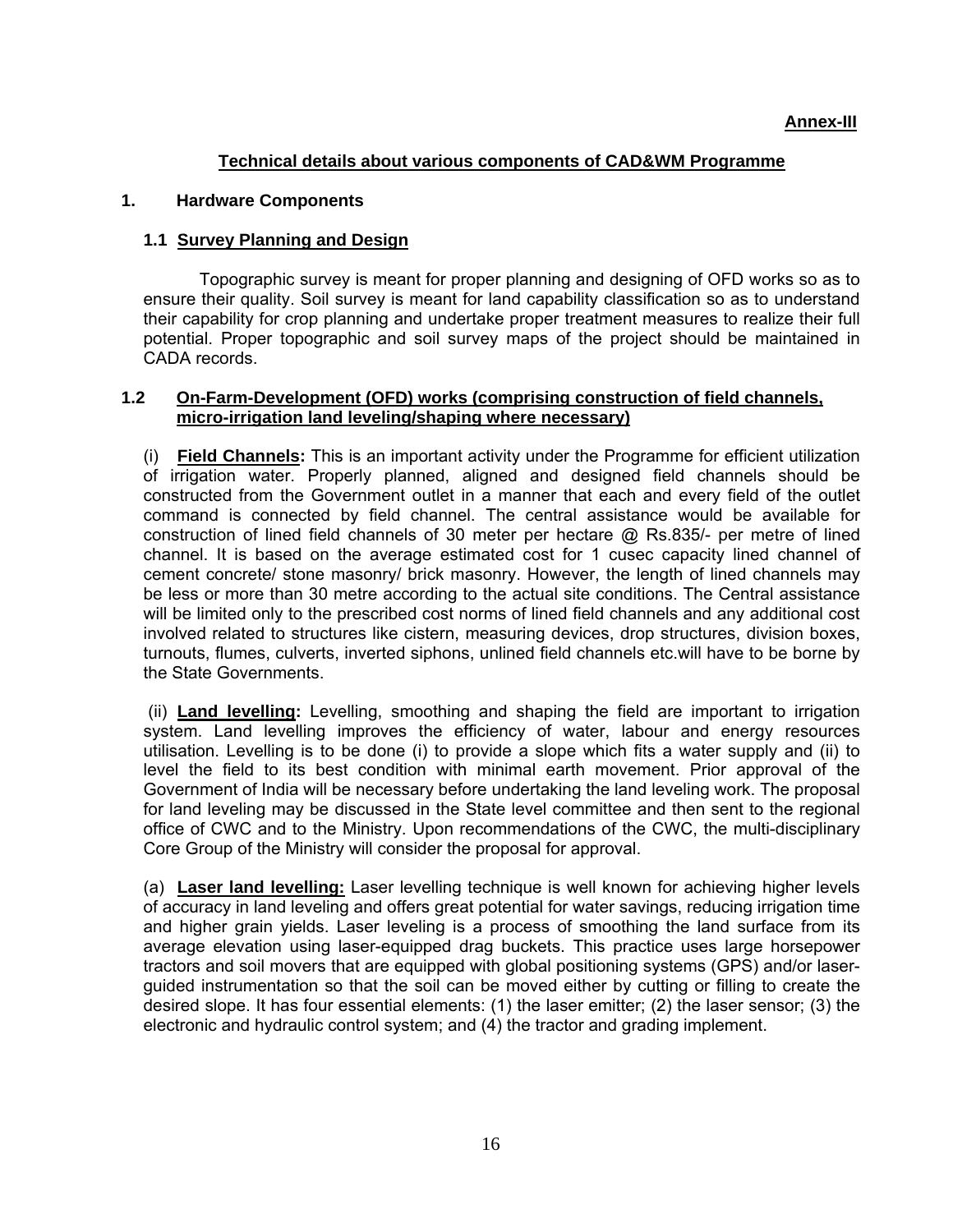**(b) Mechanised land levelling:** For the hilly areas/States where deployment of laser controlled equipment may not be feasible, mechanised land levelling would be allowed. The mechanized leveler consists of frame, 3-point linkage, cutting or scraping blade, and thick curved sheet closed from sides to form a bucket. The scraping blade is made from medium carbon steel or low alloy steel, hardened and tempered. The blade is joined to the curved sheet with fasteners. The working depth of the implement is controlled by hydraulic system of the tractor.

 **(iii) Micro-irrigation:** To promote water use efficiency in irrigation, micro irrigation (MI) is included as a new component. Financial assistance is proposed to be provided to the States for development of infrastructure to facilitate use of sprinkler/ drip irrigation systems as an alternative to On-Farm Development works i.e. for construction of stilling tank, pump house with power supply through grid /solar power system and feeder & conveyance pipelines based on topography, soil type and climate. The cost of common infrastructure for micro-irrigation will be provided under this scheme and farmers will avail themselves of the assistance available under the extant scheme under Ministry of Agriculture for installation of on-farm distribution systems. Formation of WUAs would be mandatory before implementation of MI. Use of ground water would also be applicable in implementation of MI/minor irrigation projects. Proposal for micro-irrigation recommended by CWC regional office will also be considered by the Core group of the Ministry for approval like proposal for land leveling.

Public Private Partnership (PPP), either as "Service Provider" or for both "installation and operation & maintenance of infrastructure" may also be adopted on pilot basis under adaptive trial, where pre-conditions for micro-irrigation are easily met. Such commands will be developed fully high-tech, using micro-irrigation, tensio-meter for automatic sensing soil moisture stress for irrigation scheduling and smart card for water distribution.

#### **1.3 Field, Intermediate and Link Drains**

The expenditure under this component would be admissible on field drains from individual fields and other intermediate/link drains to provide connectivity to the drainage system.

#### **1.4 Reclamation of Waterlogged Areas**

a) The problem of water logging in the Commands of irrigation projects has affected the health of the soil and reduced the agricultural productivity considerably. Central assistance to States is therefore being provided for reclamation of waterlogged areas in the irrigated command of the projects covered under CAD&WM Programme. The items of work under this scheme are:-

- Assessment of problem areas in the commands of irrigation projects.
- − Planning and designing for preventive and reclamation measures.
- Taking up the preventive and remedial activities like land management, drainage (surface, sub-surface, vertical etc.).
- Monitoring and evaluation.

b) Wherever feasible, bio-drainage techniques alone or in conjunction with conventional techniques may be used for reclamation of waterlogged areas. Proper guidance on implementing this component from Central/ State Forest Departments, Agricultural Universities, ICAR/ WTC Centres etc. may be availed of.

c) Prior approval of the Government of India will be necessary before undertaking the reclamation work. A consolidated proposal for all the pockets of a project where reclamation work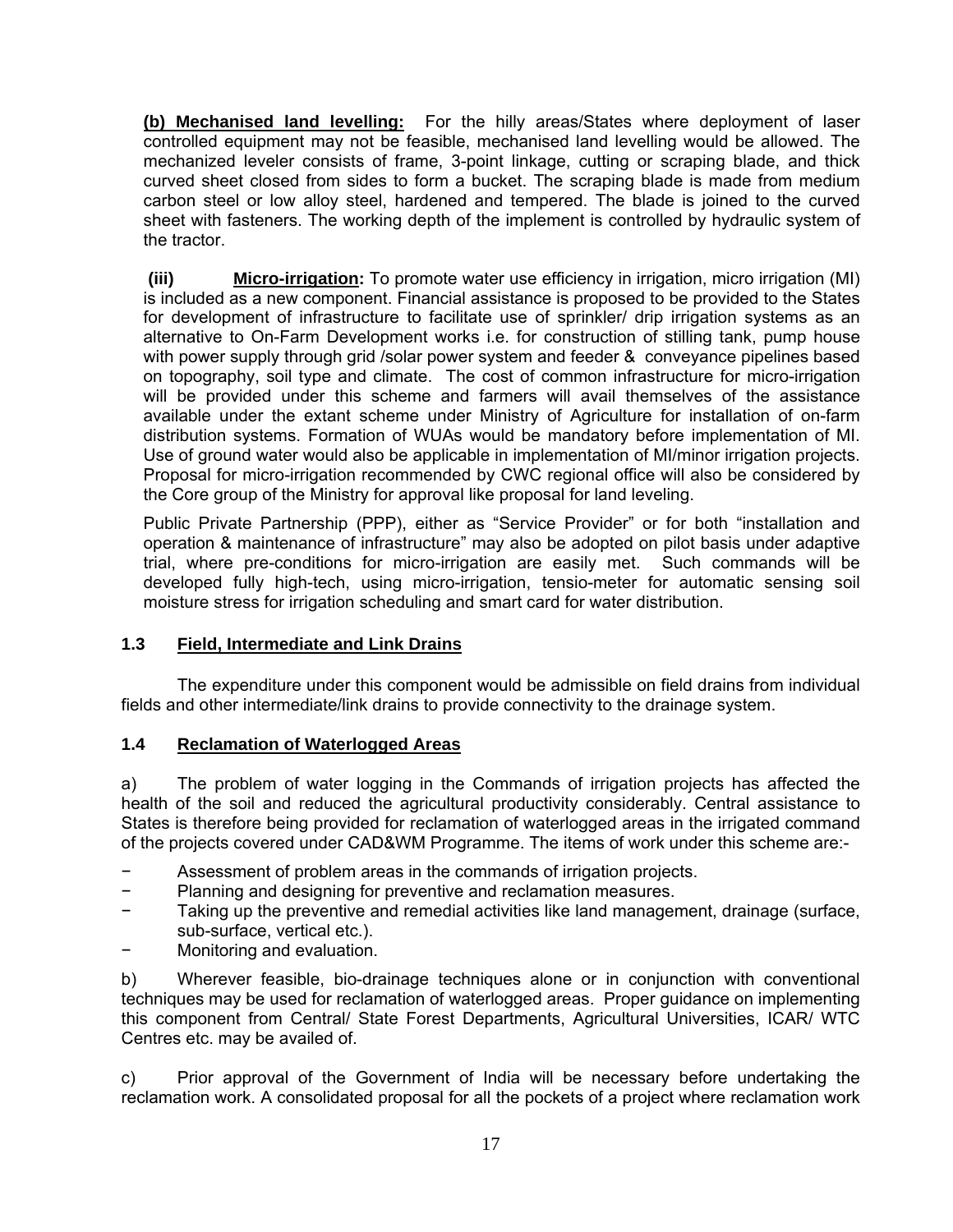has to be taken up may be prepared. The proposal so prepared may be discussed in the State level committee and then sent to the regional office of CWC and to the Ministry. Upon recommendations of the CWC, the multi-disciplinary Core Group of the Ministry will consider the proposal for approval.

## **1.5 Correction of system deficiencies**

a) A number of irrigation projects in the country have been operating much below their potential due to shortage of funds for O&M related activities such as cleaning of the channels by de-silting and weeding, raising earthwork in embankments or dressing the bed and side-slopes to the design standard and removing undercuts in hard strata, strengthening of banks in filling sections, restoring bed gradients, replacing and painting metal parts in gates and hoists, making control and measuring devices fully functional etc. This has been by and large responsible for unreliability in availability of irrigation water at farm level and consequently the reduced irrigation efficiency. The scope of the CAD&WM Programme has, therefore, been expanded to take care of system deficiencies occurring above the outlet up to distributaries of 4.25 cumec (150 cusec) capacity. This would eventually improve the output of the activities below the outlet as well.

b) The State Governments will be required to ensure that distributory Committees are formed, who can take over these distributaries for operation and maintenance, after these have been rehabilitated. Work on this item is to be executed with Minor/distributary as a unit and preferably on those distributaries where all outlets have been saturated and the OFD works have been handed over to the WUAs. Prior approval of the Government of India will be necessary before undertaking the rehabilitation work and the process of approval shall be the same as described under the item 'reclamation of waterlogged areas'.

## **1.6 One-time grants to Water Users' Associations (WUAs)**

a) Farmers themselves need to maintain Field Channels and Field Drains constructed under the programme in the subsequent years. It is, therefore, essential to involve WUAs in the planning and execution of OFD works, equitable distribution of irrigation water among all the land holders of an outlet command and repair/ maintenance of the distribution network after the same is handed over to them for management. Formation of WUAs at minor or in specified area of a canal is mandatory for implementing the CAD&WM Programme. In formation of WUAs, Panchayat representative should also be included as member. In case WUAs are not formed, elected panchayat bodies may perform the functions of WUAs for management, operation and maintenance of the projects after handing over.

b) To facilitate the working of these Water Users' Associations a provision has been made for One-time Functional Grant at the rate of Rs.1200 per ha. (Rs.540 per ha by Centre, Rs.540/ per ha by the State and Rs.120/- per ha by the farmers). The Functional Grant will be given where Water Users' Associations are formed, registered/elected and actually engaged in distribution of water. The amount would be deposited in the fixed deposit account of Water Users' Associations in the bank and interest accrued thereon would be used for the activities of the Associations.

(c) One time infrastructure grant is to be provided to the Water Users' Associations (WUAs) for minimum infrastructure support to enable to undertake smooth day-to-day functions.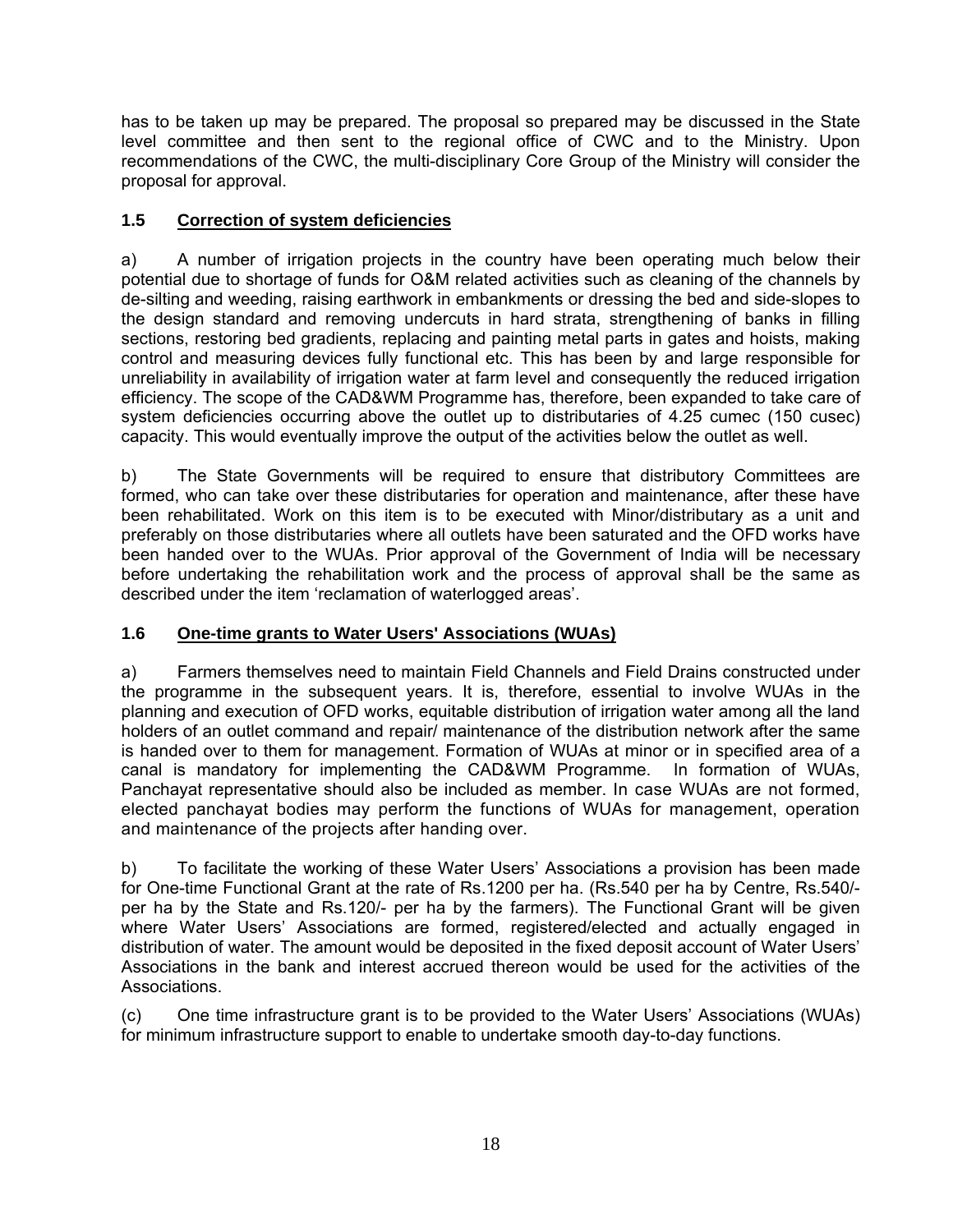## **1.7 CAD Establishment**

The total cost on establishment of Command Area Development Authorities at project level and the Command Area Development and Water Utilization Departments and monitoring cell for monitoring of Command Area Development and Water Management Programme at State level should be kept to the minimum. The cost of establishment should not exceed 10% of the expenditure on works items namely, (i) OFD works, (ii) field, intermediate and link drains, (iii) reclamation of waterlogged areas and (iv) correction of system deficiencies. The expenditure on establishment, if any, over and above the 10% of the expenditure on works as stated above has to be met by the State Governments from their budget.

## **1.8 Enforcement of Warabandi**

a) The Command Area Development Authority should enforce the Warabandi below the outlets. Integrated water management including supply from the head regulator of main canal up to the farm gates should be considered as a single unit. Effective coordination with the irrigation staff is necessary in working out operation plan for the main system, which would be in conformity with the warabandi schedules prepared below the outlets. Preparation of operation plan for the main canal systems should be attempted in advance, considering the recommended sowing time of various crops for Kharif and Rabi seasons. Coordination with the Agriculture Department (extension wing of Agriculture Department as well as zonal research centers of State Agricultural Universities and ICAR or any other reputed Institute) who would advise about the most suitable dates of sowing of crops as well as crop sequences is also necessary for effective implementation of warabandi. Working out scheduled water distribution for opening of the canal, roastering of the branches or distributaries for providing equitable water supply in various subcommands and informing the farmers in advance, need be done.

b) Central assistance for enforcement of warabandi is not available with effect from 1.4.2004. The expenditure on regulatory/control structures to be installed for enforcement of warabandi can however be met from the component relating to correction of system deficiencies above the outlet upto distributaries of 150 cusec capacity. The regulatory structures could be:

- − Construction of Adjustable Proportionate Modules (APMs) at outlet head and measuring devices in field channel like parshall flumes, notches (rectangular or trapezoidal) or weirs depending upon situation.
- − Providing gates for the outlets in case of ungated or pipe outlets so as to control deliveries in the field channels.
- Display boards at outlet head showing the name of outlet, discharge, CCA, name of farmers, area of these fields, their turn indicating day and time for taking water, duration of time etc. The name of farmers' Association, if any, functions, responsibilities and duties of the farmers should also appear on the board.
- − Auto-transmitters coupled with gauge recorders for speedy and reliable transmission of gauges to the control stations. Training of farmers on Warabandi can be carried out by WALMIs and other State/Central agencies/Institutes and the cost met from software items. It is essential to maintain records of Warabandi system and progress of the same shall be monitored by the State level Monitoring Committee as well as this Ministry.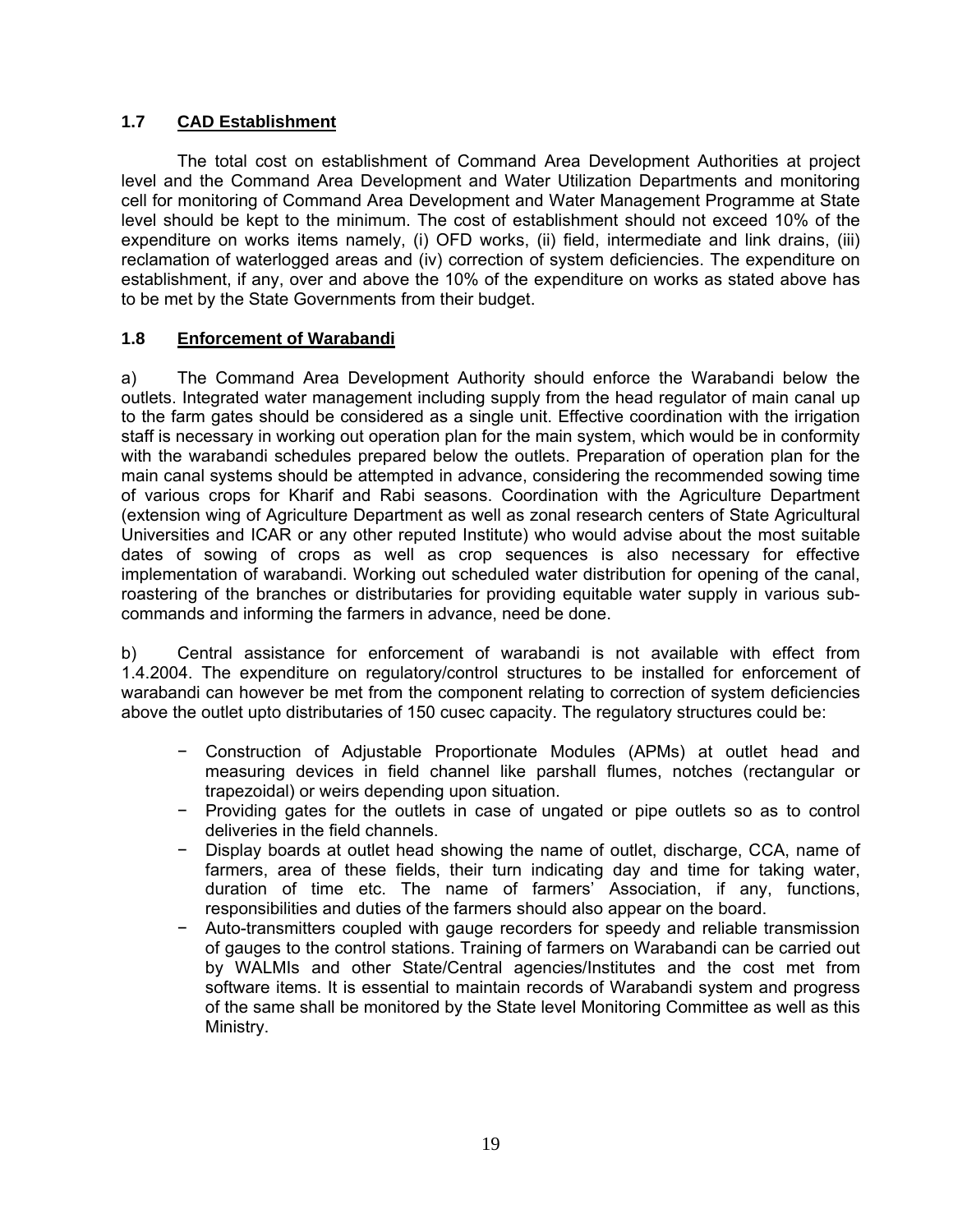## **2. Software Components**

## **2.1 Adaptive Trials and Demonstrations**

a) Appropriate water management practices at the field level, usually called on-farm water management, which include preparation of fields to receive irrigation water, improved methods of irrigation such as, border strips, check basins, furrows, determining the optimal length of fields, suitable stream size etc. are required to be experimented in different locations and demonstrations thereof arranged for the benefit of the farmers. Working out appropriate frequencies and water dosages for different crops, evolving water allowances in the command after considering the total water available, field application losses as well as the conveyance losses so as to ensure equity in distribution of water in various subcommands as well as among the farmers can also be experimented under these trials. Training farmers in respect of irrigated agriculture, switching over from rain fed crops with low risk-low inputs to high inputs high risk irrigated crops so as to increase yields as well as profits is required to be included in these trials. This change over has to be gradual after considering the financial capability of the farmers which can be done by adjusting the most suitable combination of fertilizer ingredients (NPK) after testing the soils. For this purpose comprehensive adaptive trials should be taken up in the respective command areas according to the guidelines already issued. Prior approval from the Ministry may be taken by the State Governments in respect of Adaptive Trials before their execution and incurring of expenditure and the mode of approval shall be as defined under the item 'reclamation of waterlogged areas''. The job can also be entrusted to WALMIs/ other appropriate central and State organizations. The demonstration on development of microirrigation systems, mechanized /laser land leveling are also to be taken up. Technology demonstrations systems/schemes would be implemented in respect of efficient water use etc. WALMIs/IMTIs are to undertake these technology demonstrations.

b) It has been observed that not much activity under action research on PIM has been undertaken either by the CADAs or the WALMIs. Efforts under CAD&WM therefore need to be intensified to initiate action research on various aspects of PIM such as creating awareness on PIM, stress on equity, rights and duties of farmers, enforcement of Warabandi, collection of water charges, O&M of the system, running of Water Users' Associations etc.

(c) Use of smart card is also proposed in distribution of water to ensure prepayment of water charges, to guarantee adequate water entitlement to the farmers and to stimulate local investment in irrigation sector. This may be considered on pilot basis under adaptive trial*.* 

## **2.2 Training**

a) The Staff of irrigation department at management level, field staff and functionaries of the Command Area Development Authorities would need training in improving the deliveries from the main system, on-farm water management, enforcement of Warabandi, planning & designing of OFD works, Participatory Irrigation Management etc. The farmers would also need training in distribution of water below the outlet or minor and maintenance of field channels/field drains, use of improved water management and agricultural practices.

b) The superintending engineers, executive engineers and deputy engineers can be trained at the respective WALMIs in the states but the field level staff and farmers need to be trained at the project level. Project level training centers may therefore be set up for imparting training in respect of the activities or works entrusted to the various categories of staff so as to improve their capabilities and also to ensure effective quality control. The job can also be entrusted to WALMIs/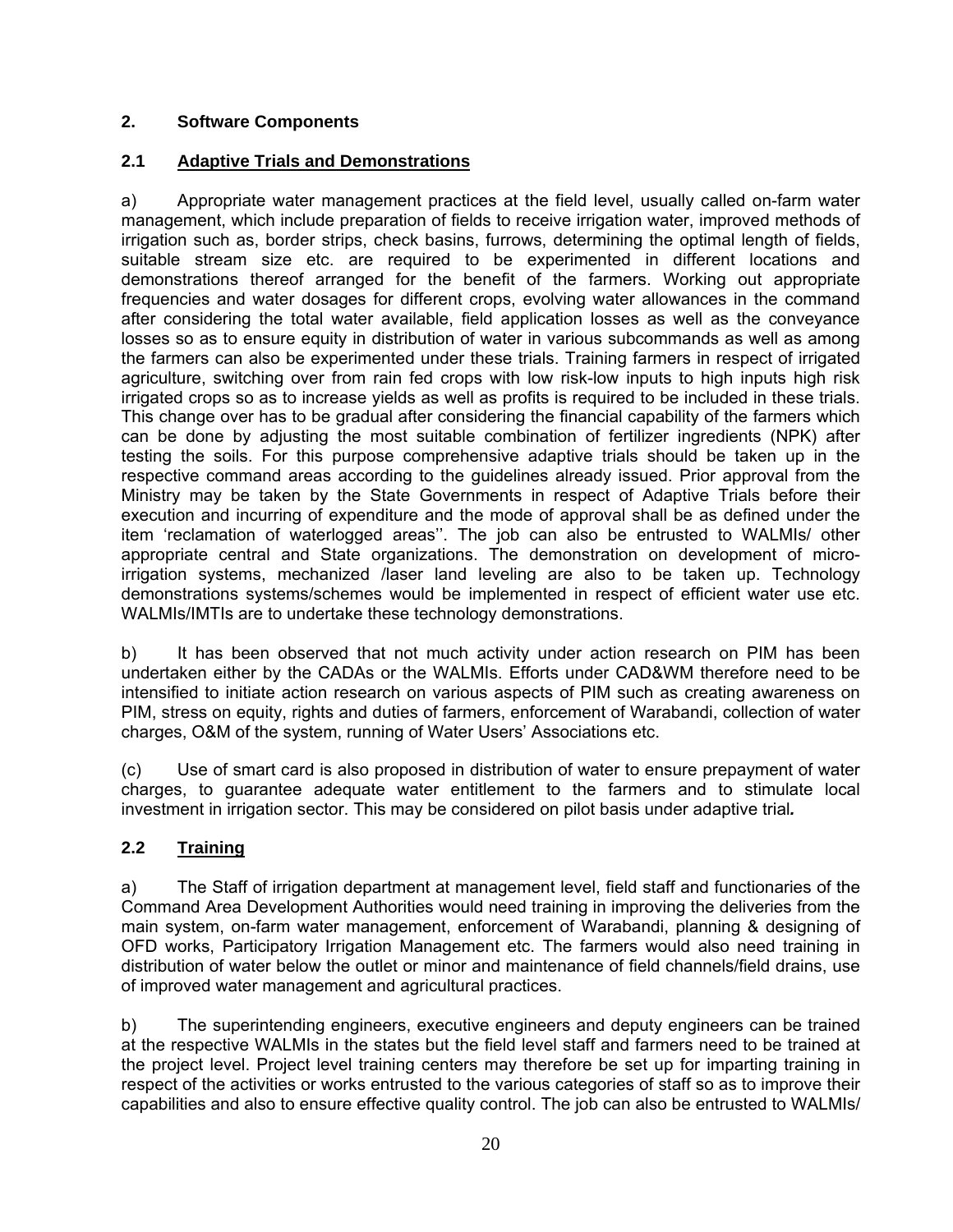other central and State Agencies wherever feasible. The farmers particularly the members of the executive body of WUAs and members of the minor/ distributory committees may be trained in irrigated crops, crop rotations, proper sowing times, crop water-soil relationship, warabandi, Participatory Irrigation Management and maintenance of field channels/drains. This can be done by organizing 3-5 days workshops, training programme, etc.

#### **2.4 Monitoring/Evaluation**

Monitoring of progress of projects will be strengthened. In addition to quarterly progress reports (QPRs), web-based monitoring is proposed to be further strengthened by dovetailing with mobile technology and GIS. WALMI/IMTI will also be involved.

#### *3.* **One time financial assistance to WALMIs/IMTIs:**

During eighties it was realised to have the multi-disciplinary training organisations for inservice officials related with irrigated agriculture with focus on efficient and sustainable management of Water & Land Resources. Accordingly, 14 Water & Land Management Institutes (WALMIs) / Irrigation Management Training Institutes (IMTIs) were set up under USAID assisted Water Resources Management and Training (WRM&T) Project to provide need based trainings in water and land management. However, WALMIs have not been able to function as per assigned objectives due to some constraints: such as lack of experienced manpower and adequate financial support being among others.

In order to facilitate functions of WALMIs / IMTIs and to suggest appropriate reforms / measures, a Task Group under the Chairmanship of Additional Secretary (Water Resources) recommended providing need based one time financial assistance to those Institutes through concerned State who carry reform measures. One time financial assistance to WALMIs/IMTIs is to be given in the ratio of 75:25 between the centre and states for strengthening of infrastructure. Training and demonstration programmes under CAD&WM programme will be organized by the 13 WALMIs/IMTIs in coordination of the State(s). Water sector reforms are to be undertaken by the respective States/WALMIs/IMTIs as under:

- $\triangleright$  Capacity building in improved water management at micro-level.
- ¾ Facilitating institutional strengthening of Water Users' Associations in each State.
- $\triangleright$  Nodal Institute for information, education and communication (IEC) and demonstrations on optimal use of Land and Water.
- ¾ Promotion of Mass Awareness on water related issues.
- $\triangleright$  Performance Evaluation and Benchmarking of completed irrigation projects.
- $\triangleright$  Studies on water use efficiencies and suggestions for their improvement.
- $\triangleright$  Filling gap in the area of Research in Water Sector.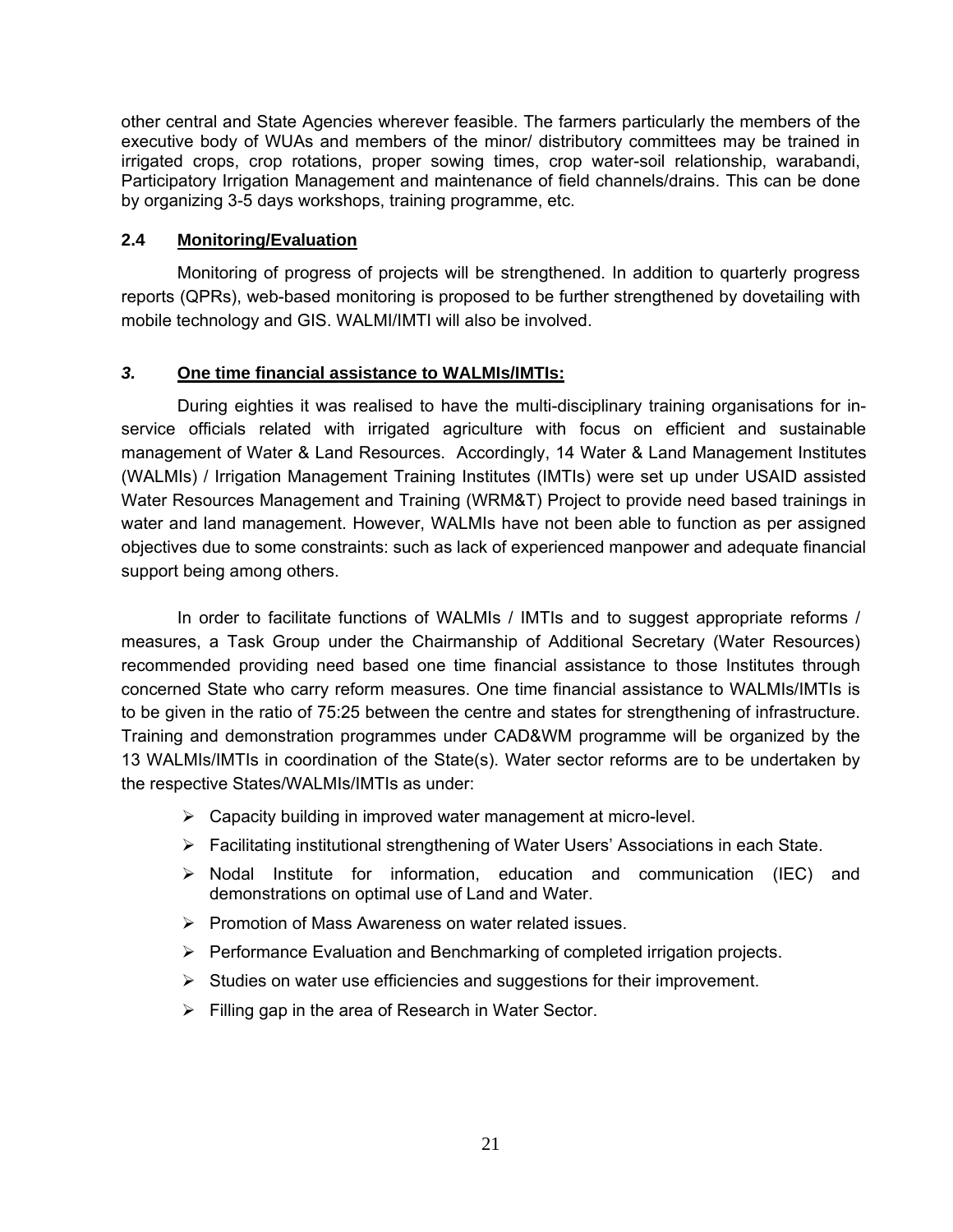## **4. ERM of old CAD&WM Projects:**

To hand over the CAD&WM projects to Water users associations (WUA)s that were executed initially before the introduction of participatory irrigation management (PIM), Extension, Renovation and Modernisation (ERM) of completed old projects, would be considered for inclusion in the XII Plan. Limited area is to be covered on the merit of the proposal. The project components completed before the year 2000, may also be considered subject to availability of funds. DPR for ERM of CAD&WM projects would be prepared as per existing CAD&WM guidelines by States and submitted to MoWR for approval of the Secretary (WR).

## **5. IMPLEMENTATION OF THE PROGRAMME IN A HOLISTIC MANNER** :

- ¾ Water Users' Associations are to be formed before taking up on farm development activities
- $\triangleright$  On Farm Development Works must be implemented with active involvement of Water Users' Associations and handed over to them after completion.
- $\triangleright$  Field link & intermediate drains are also to be simultaneously constructed along with OFD works wherever required
- $\triangleright$  WALMIs are to be intimately involved in training and other related activities.
- $\triangleright$  After the On-farm development works have been completed and all outlets are saturated, an MOU must be signed between Minor/distributory committees and Irrigation departments for future maintenance.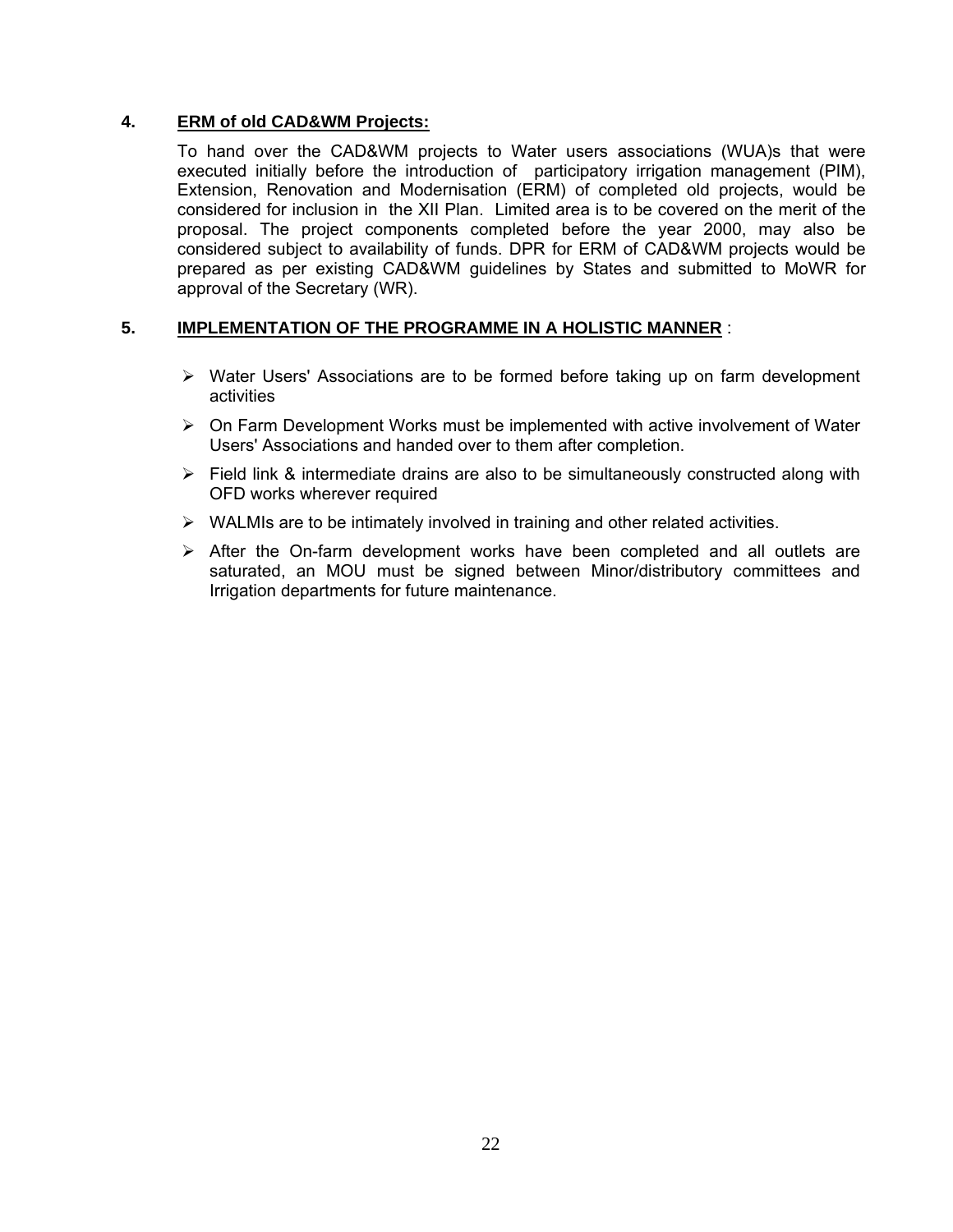#### **Memorandum of Understanding (MoU) between the Ministry of Water Resources, Government of India and Government of………………….. for completion of ……………………………………………………….CAD&WM Project**

- 1 This MoU is made between the Ministry of Water Resources, Government of India and the Government of ……………………..for the completion of …………………………..CAD&WM Project from 2013-14 to ………. which was included under CAD&WM Programme for central assistance.
- 2. According to the State Government, the expenditure up to 3/2013 is Rs………….. crore and …………….ha of CCA has already been covered. The balance cost for completion of the project is thus Rs………..crore with a balance CCA of …………..ha. Out of balance CCA of ………..ha, full CCA of ………………….ha is to be completed with an estimated cost of Rs……………..crore and annual physical and financial targets under different activities of the project from the year 2013-14 to ………… are as shown at **Annex-IV(I).**
- 3. State Government agrees to undertake reform measures for strengthening of WALMI/IMTI, wherever applicable, as per guidelines. These institutes will be involved in organization of technology demonstrations, adaptive trials and trainings etc.
- 4. The Ministry of Water Resources, Government of India agrees to extend central assistance under different activities for the completion of project/target during the period of MoU subject to the following conditions:
	- i) The Project will be completed by the Government of ………………. as per the annual physical and financial target shown in **Annex-IV (I).** Its completion will be informed immediately to the Ministry of Water Resources, Government of India.
	- ii) The Central assistance will be given in two installments as per the condition prescribed in the scheme guidelines.
	- iii) In case of shortfall in targets is more than 10% and delay(s) in completion of various activities against annual targets, a revised MoU is to be entered with updated targets for rest of the years.
	- iv) The project will also be closely monitored by the Ministry of Water Resources (MoWR)/ Central Water Commission (CWC) in addition to the monitoring by State Government as prescribed in the scheme guidelines and the release of the central assistance will be based on the recommendations of State Projects (SP) Wing of Ministry of Water Resources.
	- v) Quarterly Progress Report (QPR) indicating quarterly physical and financial targets / achievement, matching with annual target certified by officers of CADA/State Govt. shall be submitted to the Ministry of Water Resources by the end of Month of April, July, October and January positively. QPRs shall also be entered in the web-based monitoring system of MoWR positively.
	- vi) The State Government shall ensure quality control in the execution of the works and a report on the works executed during the immediate preceding financial year will be submitted to the Ministry of Water Resources in the Month of July-August of every financial year.
	- vii) States to constitute a multi-disciplinary Committee at State level (Wherever CADA Boards exist, the same can discharge the functions of State Level Monitoring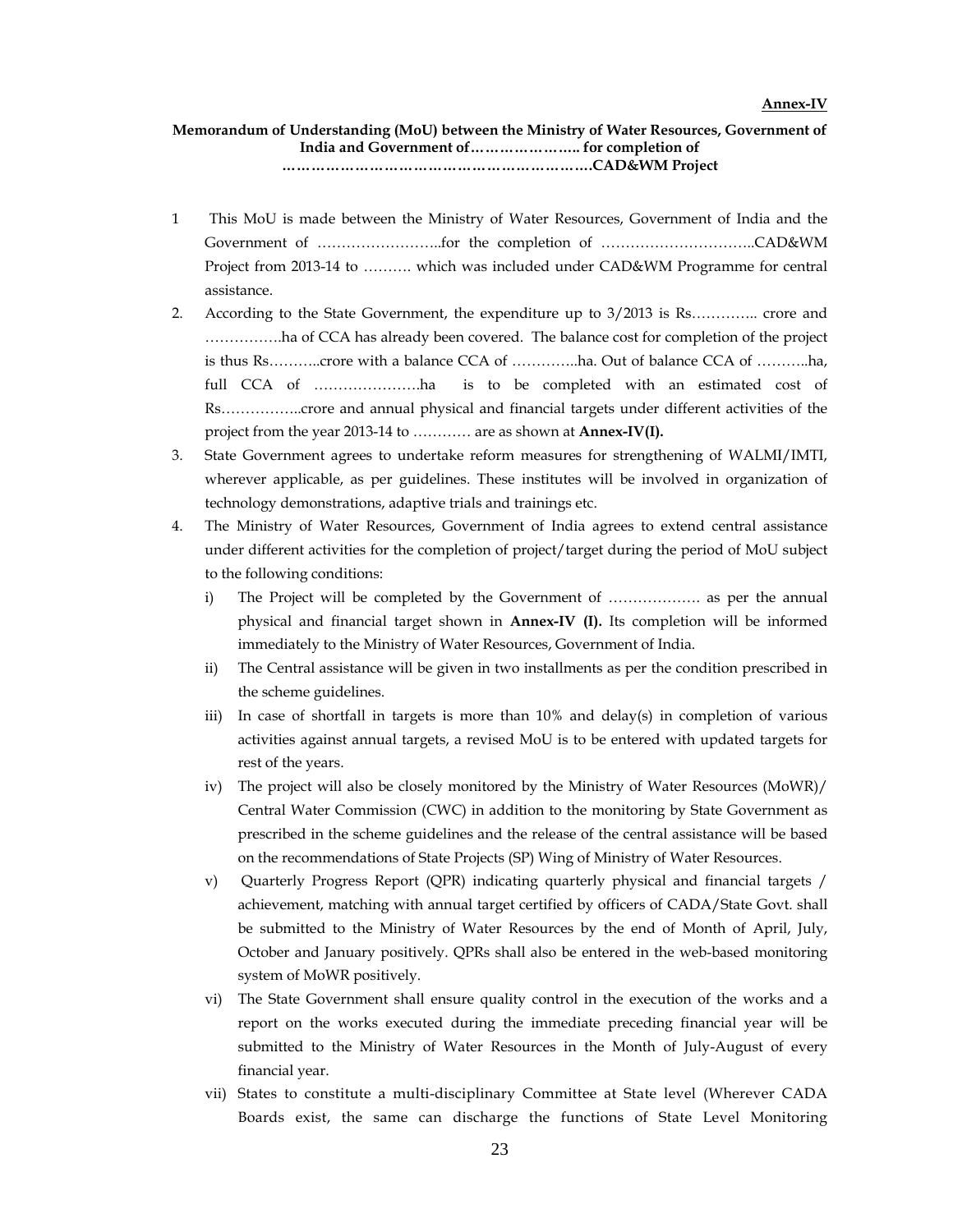Committee) as prescribed in the scheme guidelines and activity mapping [Annex-V(I) &  $(II)$ ].

- viii) Brief description of project alongwith its salient features and maps as per **Annex-IV (II)** may also be furnished.
- 5. In case of persistent shortfalls in achievements and delay in completion of various activities against annual targets, States to submit release proposal for consideration by MoWR with full justification.
- 6. While closing the final account of a project on completion of all the works followed by submission of utilization & audit certificate and independent evaluation certificate, balance central share, if any, as per terms and conditions in existing MoU should be honoured.
- 7. State Government will undertake the prescribed water sector reforms including those with respect to WALMI/IMTI, for which one time financial assistance is proposed.

**Signed on the day ……………. 20…….. at New Delhi.** 

**For and on behalf of the State Govt. …………………………. Principal Secretary/Secretary in-Charge of CAD, Government of ……………** 

 **For and on behalf of Govt. of India** 

**Commissioner (SP), Ministry of Water Resources**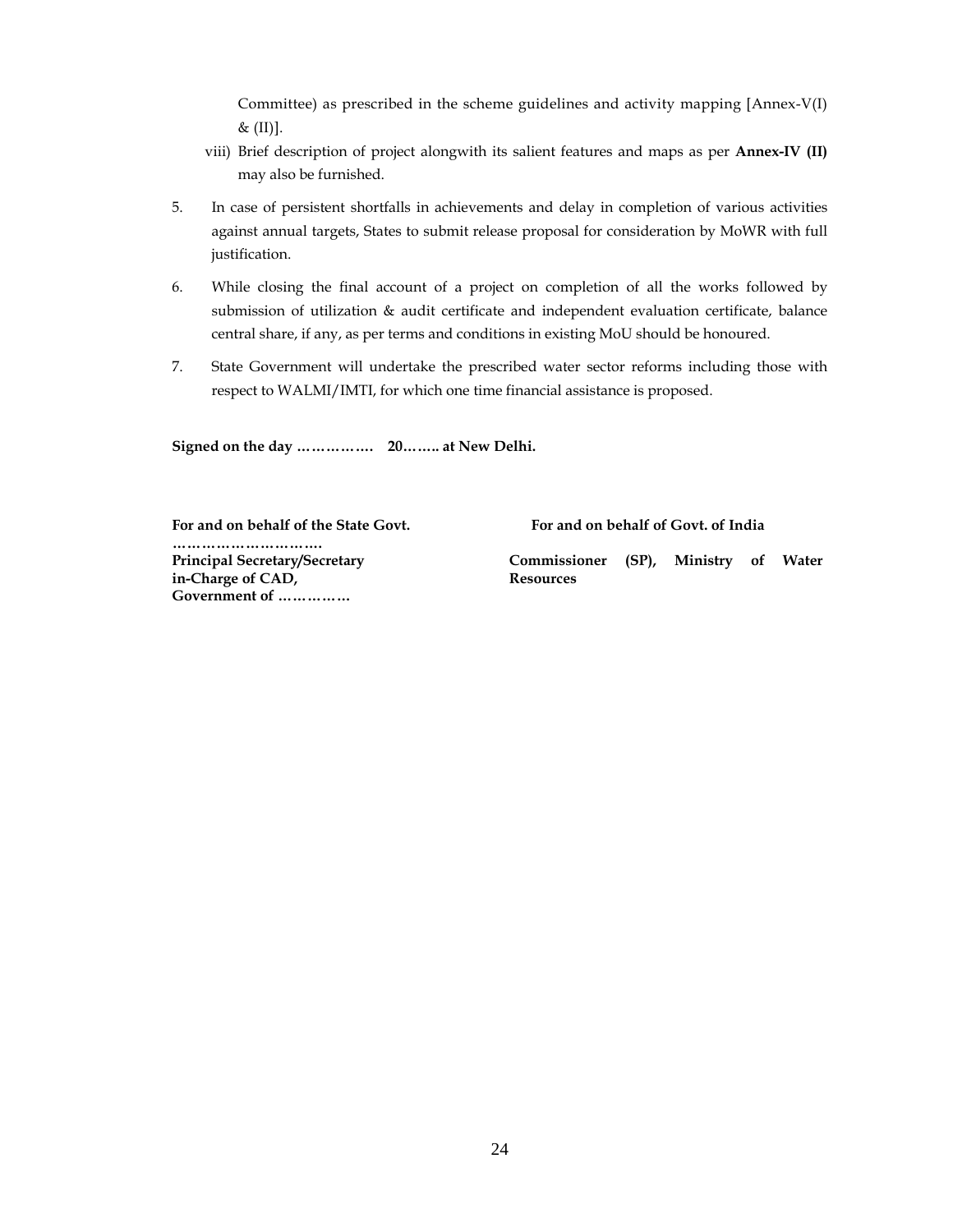#### Annex-IV(I)

#### **Physical and Financial Targets for completion of the CAD&WM Project**

1. Existing Status of the project:

2. Plan for completion of the project during XII Plan:

| S.  | Activities                   |          | Total     | 2013-14  |           | 2014-15  |           | 2015-16  |           | 2016-17  |           |
|-----|------------------------------|----------|-----------|----------|-----------|----------|-----------|----------|-----------|----------|-----------|
| No. |                              | Physical | Financial | Physical | Financial | Physical | Financial | Physical | Financial | Physical | Financial |
| a.  | Survey, Planning, Design     |          |           |          |           |          |           |          |           |          |           |
| b.  | OFD works:                   |          |           |          |           |          |           |          |           |          |           |
|     | Field Channel                |          |           |          |           |          |           |          |           |          |           |
|     | Land leveling (mechanized/   |          |           |          |           |          |           |          |           |          |           |
|     | laser)                       |          |           |          |           |          |           |          |           |          |           |
|     | Micro-irrigation             |          |           |          |           |          |           |          |           |          |           |
| C.  | Field, Intermediate and link |          |           |          |           |          |           |          |           |          |           |
|     | Drains                       |          |           |          |           |          |           |          |           |          |           |
| d.  | Correction of System         |          |           |          |           |          |           |          |           |          |           |
|     | Deficiency                   |          |           |          |           |          |           |          |           |          |           |
| e.  | Reclamation of WL areas      |          |           |          |           |          |           |          |           |          |           |
| f.  | Farmers Participation:       |          |           |          |           |          |           |          |           |          |           |
|     | Functional grant             |          |           |          |           |          |           |          |           |          |           |
|     | <b>Infrastructure Grant</b>  |          |           |          |           |          |           |          |           |          |           |
| g.  | <b>Adaptive Trials</b>       |          |           |          |           |          |           |          |           |          |           |
|     | Training                     |          |           |          |           |          |           |          |           |          |           |
|     | Demonstration                |          |           |          |           |          |           |          |           |          |           |
|     | <b>Evaluation Study</b>      |          |           |          |           |          |           |          |           |          |           |
| h.  | Assistance to WALMIs         |          |           |          |           |          |           |          |           |          |           |
| 1.  | Establishment                |          |           |          |           |          |           |          |           |          |           |
|     | Warabandi                    |          |           |          |           |          |           |          |           |          |           |
|     | Total                        |          |           |          |           |          |           |          |           |          |           |

Note: (1) Units physical targets are: field channels in kilometer and areas in thousand hectares; Unit of financial target is in Rs. Lakh.

(2) DPRs of schemes on correction of system deficiency, reclamation of water logged areas, adaptive trials, demonstrations are to be submitted to MoWR for approval of the Core Group.

> **Signature of In charge/ Administrator, CADA Name: Designation: Seal:**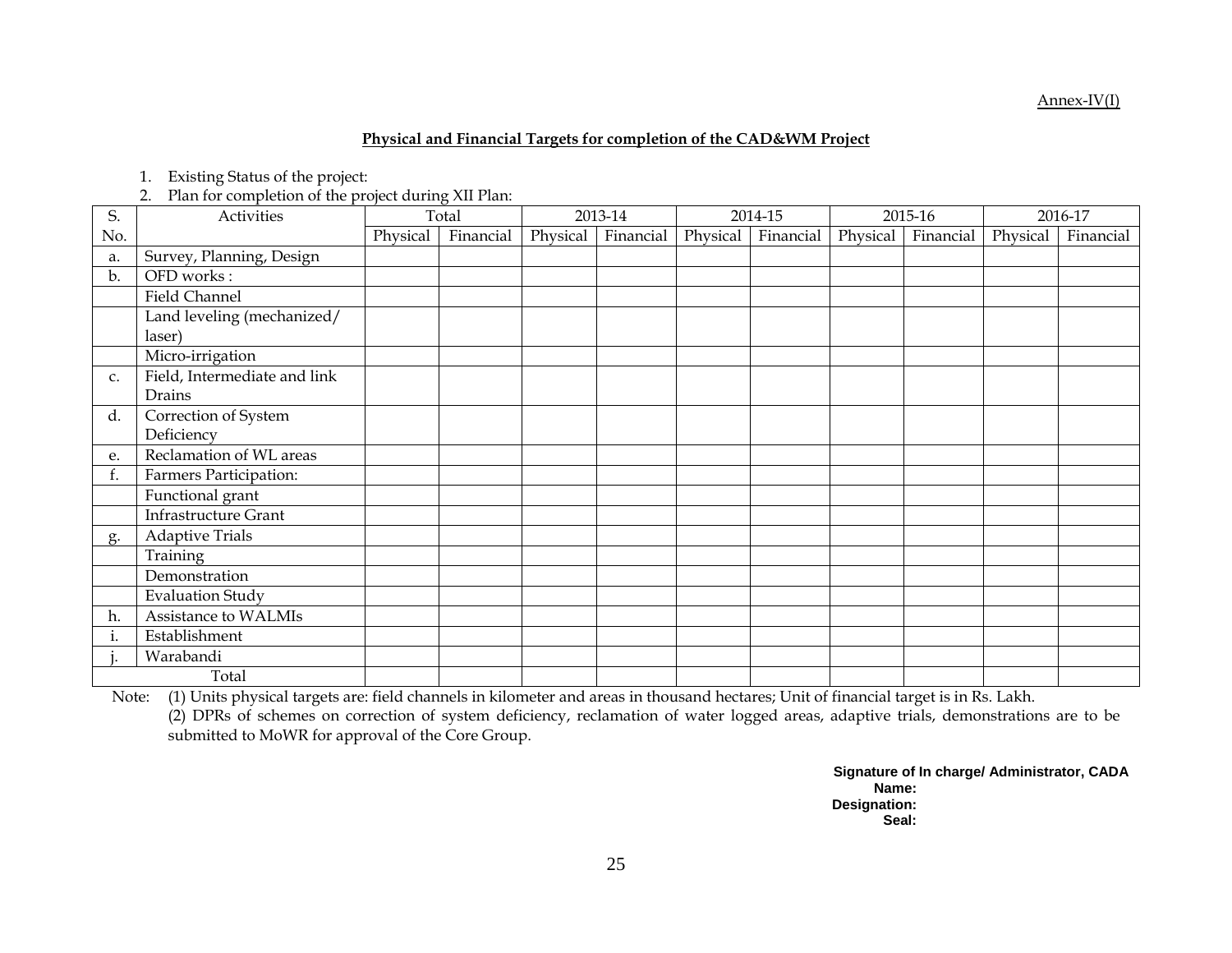#### Annex-IV(II)

#### **Brief Details of CAD Project**

i) Project in Brief:-

ii) Salient features:-

iii) Index map:- All projects of a State may be shown in one index map

iv) Project map showing project components and command area.

v) Number of minors / sub-minor & its respective CCA and minor/ sub-minor wise number of lined outlets with capacity of 1 cusec & its length proposed to be covered limited to 30 metre per hectare.

> **Signature of In charge/ Administrator, CADA Name: Designation: Seal:**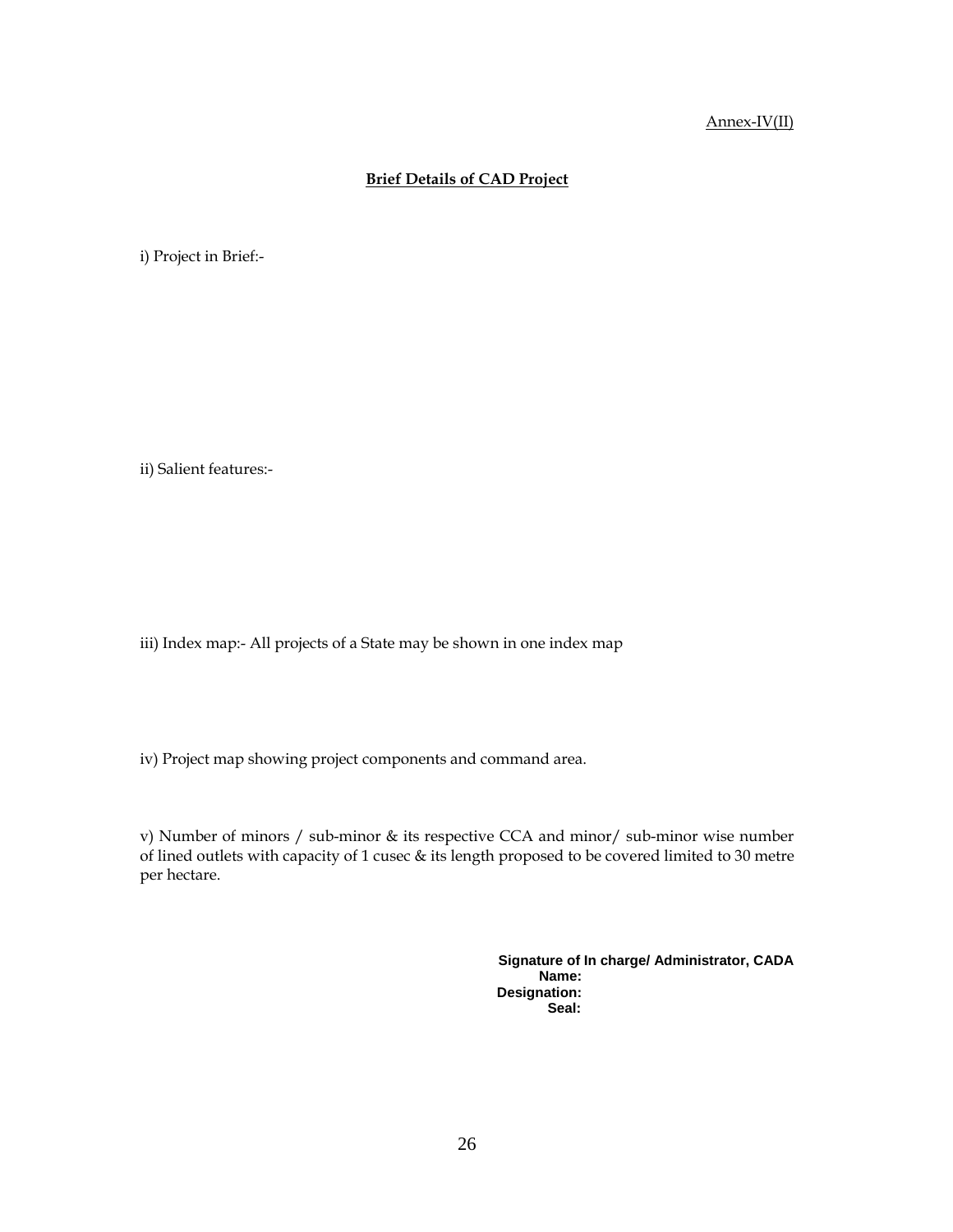#### Annex‐V(I)

## **Activity mapping under the scheme of Command Area Development and Water Management (CAD&WM) in respect of Cluster of Minor Irrigation Schemes**

| Name of       | <b>Central Level</b> | <b>State Level</b>                                                                                                                                | Arrangements at                         | <b>WUA Federation</b>                                                   | Cascade                                    | Water Users'                                                                                               |
|---------------|----------------------|---------------------------------------------------------------------------------------------------------------------------------------------------|-----------------------------------------|-------------------------------------------------------------------------|--------------------------------------------|------------------------------------------------------------------------------------------------------------|
| <b>Scheme</b> |                      |                                                                                                                                                   | <b>District Level</b>                   | at the Block                                                            | Association                                | Association (WUA) at                                                                                       |
|               |                      |                                                                                                                                                   |                                         | Level*                                                                  | $(CA)^*$                                   | the Gram Panchavat                                                                                         |
| Command       | The MoWR             | will   A multi-disciplinary Committee at   There will be a District   *A                                                                          |                                         | Block                                                                   | Level *Command                             | Area At the level of village                                                                               |
| Area          | coordinate           | the State Level called State Level Level Implementation   Implementation                                                                          |                                         |                                                                         |                                            | Development Authority   command of the project,                                                            |
| Development   |                      | programme at the Monitoring Committee (SLMC) Monitoring Committee Monitoring Committee (CADA) are already the scheme is to be                     |                                         |                                                                         |                                            |                                                                                                            |
| Water<br>and  | central              | level will be constituted by the State (DLIMC), including a $\ell$ (BLIMC)                                                                        |                                         | under                                                                   | the exercising<br>the I                    | implemented<br>by the                                                                                      |
| Management    | through              | Central Government<br>including                                                                                                                   | a representative                        | from chairmanship of Block activities in the way government             |                                            | agency                                                                                                     |
|               |                      | Water Commission.   representative from Panchayati   Panchayati   Raj   Development                                                               |                                         |                                                                         | Officer   Cascade Associations   involving | the<br>WUAs                                                                                                |
|               |                      | The inclusion of the $ $ Raj Institutions (PRIs) which will Institutions (PRIs) under $ $ (BDO)                                                   |                                         | may                                                                     | be are<br>proposed                         | to consisting members of                                                                                   |
|               |                      | CADWM projects be responsible to plan various the chairmanship of constituted to decide function for whole elected local Panchayat.               |                                         |                                                                         |                                            |                                                                                                            |
|               | for                  | assistance activities envisaged under the District Collector to issues                                                                            |                                         | relating                                                                | to   command areas of the   The concerned  | WUAs                                                                                                       |
|               |                      | under the Scheme scheme, fixing priority of works, decide issues relating monitoring and utilisation project which are would plan and participate |                                         |                                                                         |                                            |                                                                                                            |
|               |                      | would be approved monitor their implementation, to fixing of priorities, aspects of created interlinked                                           |                                         |                                                                         | $\mathsf{in}$                              | a in the implementation of                                                                                 |
|               |                      | by the Secretary, provide guidance to District Level   monitoring                                                                                 |                                         | and irrigation potential of the cascade through a command               |                                            | area                                                                                                       |
|               | MoWR                 | after   Implementation                                                                                                                            |                                         |                                                                         |                                            | Monitoring   utilisation aspects of   project. The Committee   network of channels   development works, as |
|               |                      | recommendation of Committee (DLIMC) & Block created                                                                                               |                                         | irrigation   shall include members of   for fixing priority of   fixing |                                            | priorities,<br>- of                                                                                        |
|               |                      | CWC. The CWC Level Implementation Monitoring potential of the project. WUAs/                                                                      |                                         |                                                                         | Panchayat to works for O&M of maintenance  | and                                                                                                        |
|               |                      | will monitor the Committee (BLIMC)*/ Cascade The Committee shall identify the problem channels. They will management                              |                                         |                                                                         |                                            | including                                                                                                  |
|               |                      | progress under the Association (CA)*, and ensure include members of areas, fixing priority of also help resolve water                             |                                         |                                                                         |                                            | distribution<br>and                                                                                        |
|               | scheme               | through   coordination                                                                                                                            | amongst all WUAs, district level works, |                                                                         |                                            | organizing   conflicts across WUAs   conflict-resolution across                                            |
|               | periodic             | reports   concerned departments   nodal officer from CWC.   training programmes for   within the cascade on   uses and users. The WUA             |                                         |                                                                         |                                            |                                                                                                            |
|               |                      | from the States and   /agencies at the state level. The   District                                                                                |                                         |                                                                         |                                            | Magistrates/ WUAs, monitoring O&M   water sharing and   should be empowered to                             |
|               | field visits.        | State Government may engage   Collectors will constitute   of                                                                                     |                                         | project                                                                 | and   maintenance                          | facilitate to collect irrigation                                                                           |
|               |                      | services of competent DLIMC and get the performance of Water responsibilities                                                                     |                                         |                                                                         |                                            | for charges<br>from<br>the                                                                                 |
|               |                      | agencies to support activities for strategy / perspective User Associations and entire                                                            |                                         |                                                                         |                                            | project   beneficiaries and also earn                                                                      |
|               |                      | identification/ formulation of CAD   plans for monitoring   Cascade Association   command. However a   revenues by charging for                   |                                         |                                                                         |                                            |                                                                                                            |
|               |                      | components, preparation of and utilisation aspects $(CA)$ .                                                                                       |                                         |                                                                         | representative                             | from its services and build up a                                                                           |
|               |                      | DPRs, monitoring of the scheme of created                                                                                                         | irrigation                              |                                                                         |                                            | PRIs may also be corpus for maintaining and                                                                |
|               |                      | awareness creation and capacity   potential.                                                                                                      |                                         |                                                                         | included<br>in                             | the managing the developed                                                                                 |
|               |                      | building.                                                                                                                                         |                                         |                                                                         | committee.                                 | command.                                                                                                   |

\*Cascade Association (CA) and Block Level Implementation Monitoring Committee (BLIMC) may be formed if felt necessary at District Level and/or State level for better coordination.